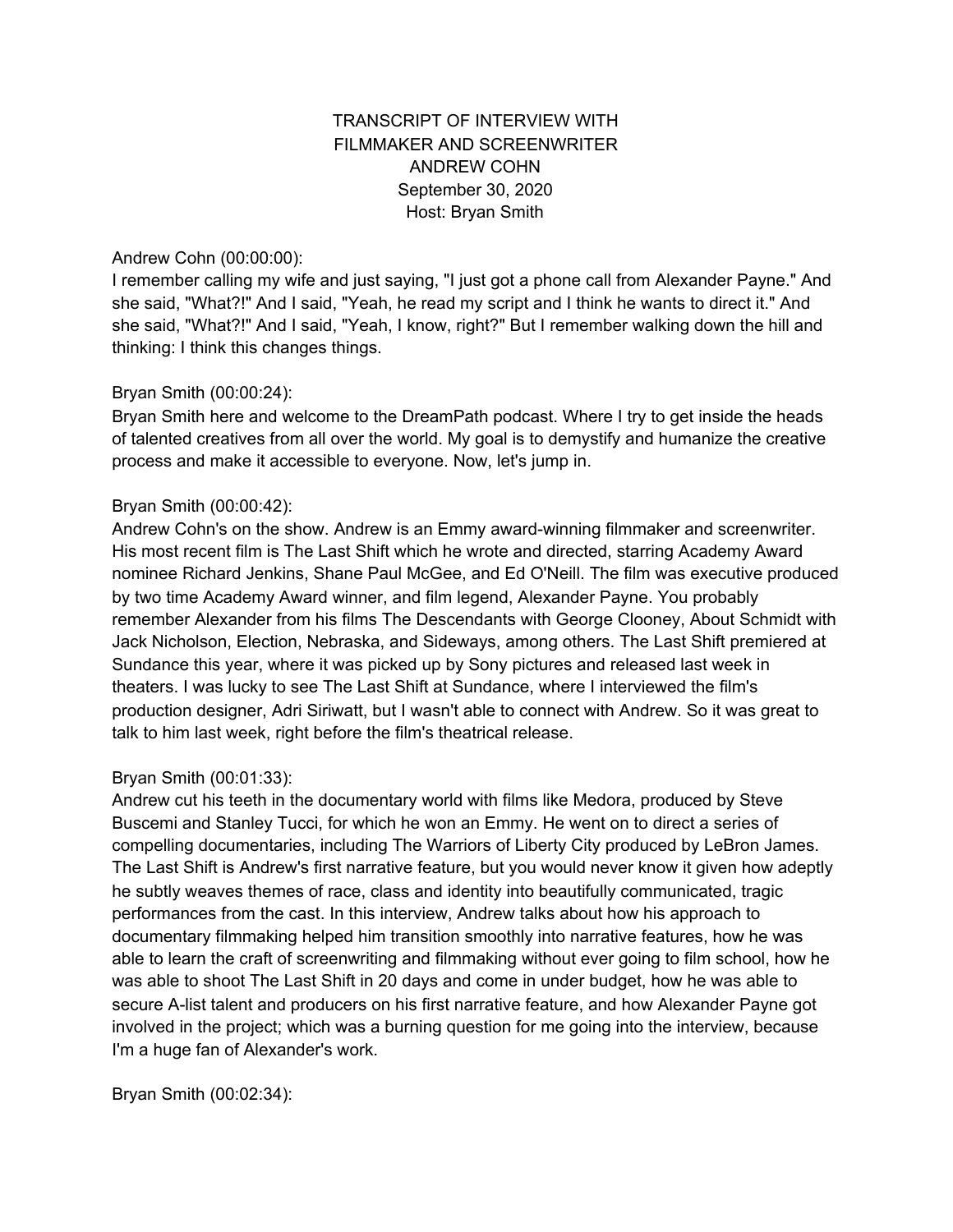For me, Andrew's approach to filmmaking is inspiring, because it's not centered around preparing to become a filmmaker with film school or masterclasses or books. Andrew just jumped right in and did it in a very trial by fire way, learning through mistakes, but also through friends and colleagues he met on that journey. Very early in his career he worked with some of the most talented actors, producers, and crew in the business. And I think the importance he placed on professional relationships put him on an incredible trajectory in the film world. So, without further ado, let's jump into my chat with Andrew Cohn.

Bryan Smith (00:03:10): Hey, Andrew.

Andrew Cohn (00:03:11): Hey there.

Bryan Smith (00:03:11): How you doing, man?

Andrew Cohn (00:03:15): I'm doing great, man. It's good to see ya.

Bryan Smith (00:03:17): Good to see you. Thanks for making time for me.

Andrew Cohn (00:03:20): Yeah. I'm excited to talk to you. I'm sorry we didn't get to connect at Sundance.

Bryan Smith (00:03:25): Oh, you were so busy there.

Andrew Cohn (00:03:28): I was?

Bryan Smith (00:03:28): Yeah, I'm sure. I'm sure you were just inundated with press there.

Andrew Cohn (00:03:33): It feels so long ago.

Bryan Smith (00:03:35):

It does, it feels like an eternity ago. And also there's this, I don't know the sense of like- That may have been the last festival where it was this COVID-free feeling of anything is possible, and we can go anywhere we want and there's no restrictions. And I don't know when we're going to get back there.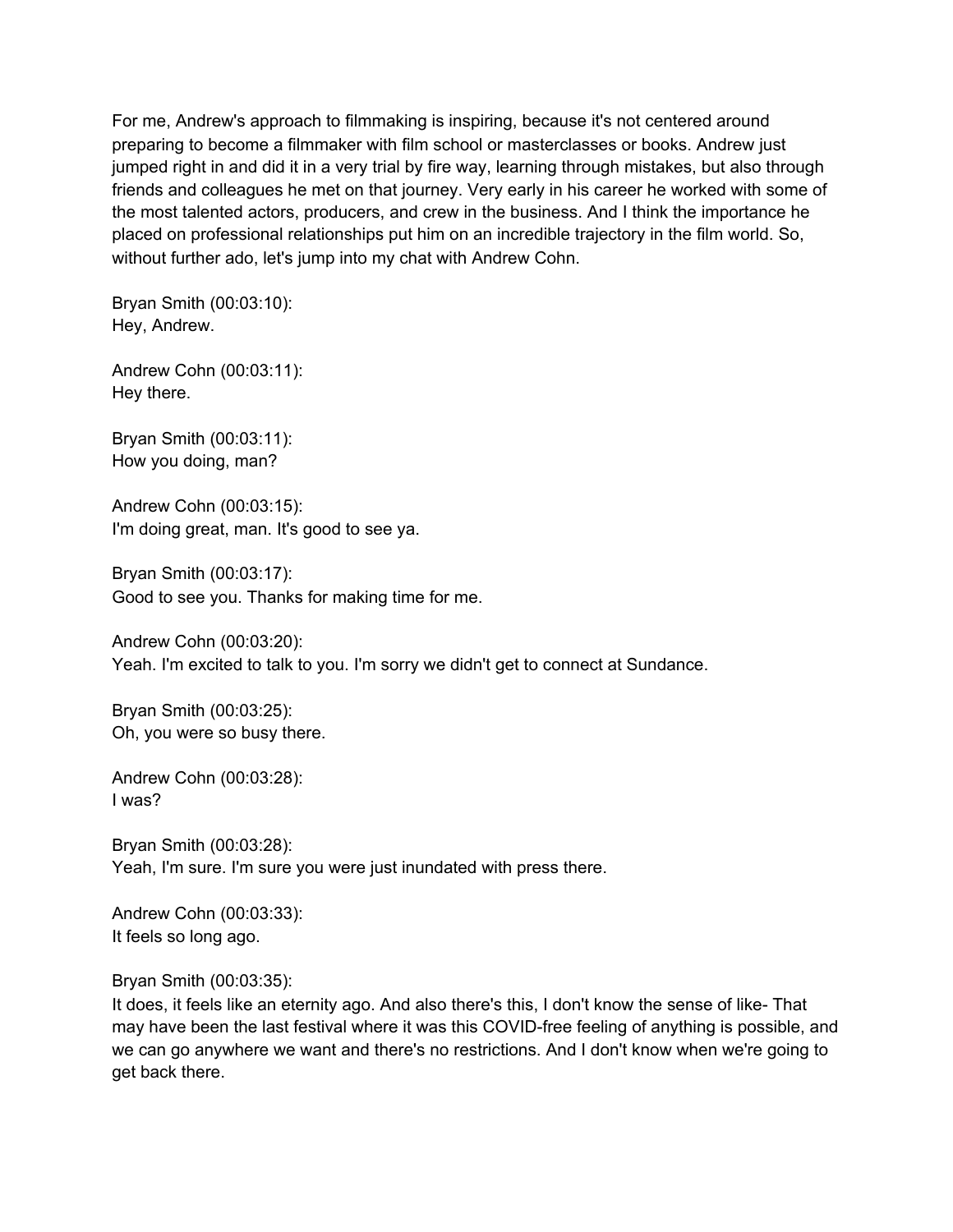### Andrew Cohn (00:04:00):

I think maybe you should print those t-shirts, Sundance 2020: the last film festival ever.

#### Bryan Smith (00:04:08):

It really was the last film festival. In fact, I think I read an article where there were COVID positive people at the festival and it's one of the theories of how it's spread worldwide, because of all the people that were there.

#### Andrew Cohn (00:04:23):

I was deathly ill when I was at Sundance and I am curious of whether I had COVID back then. I didn't have- I haven't had the- I've been tested since then, but I haven't had the, what's it called, the...?

Bryan Smith (00:04:34): The antibody test?

### Andrew Cohn (00:04:35):

The antibody test. But I don't know if you remember, but here in Los Angeles, there were large swaths of people that were getting sick the month up until that, and this was before COVID was coming out. And I was told that I had bronchitis, but who knows?

#### Bryan Smith (00:04:54):

Yeah. As I was listening back, I went and listened back to the Adri Siriwatt interview to prepare for your interview. And I'm listening to my breath and my- I was trying to hold back coughs in the microphone. And I was like: Wow, I was sick back then. So- And it was toward the end of the festival when that interview took place. So, it makes sense that maybe I caught something there.

### Andrew Cohn (00:05:21):

She's fantastic. I can't even speak highly enough about the job she did. She's so brilliant. And yeah, a funny story, we were looking for production designers and Adri was in Chicago, which is where we shot the film. That's where she's based out of. And I got on a call with her and I said, "Oh, where do you live?" And she said, "Well, I split time between LA and Chicago." And I said, "Well, where are you now?" And she said, "Oh, I live in LA. I'm in LA right now." We lived two doors down from each other.

Bryan Smith (00:05:51): Oh my gosh.

Andrew Cohn (00:05:52): And didn't know it until we met, when I randomly interviewed her for the job, so...

Bryan Smith (00:05:58):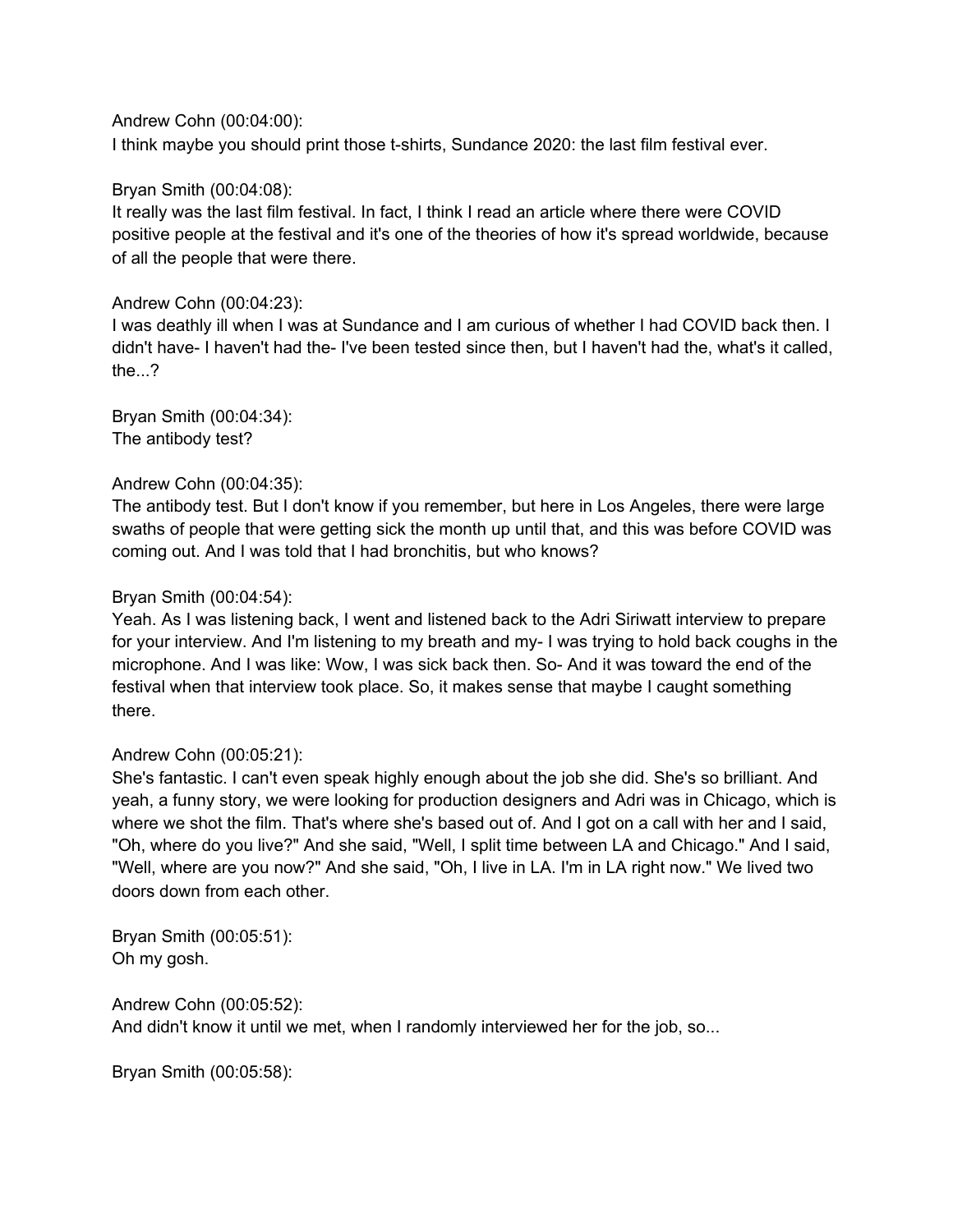That's crazy. And I agree. She is a very impressive creative, from the standpoint that not only is she just super talented, but she's so understated and modest; the way she talks about her own skillset and the way she talks about luck and fate and there's- I don't think she attributes a lot of her success to her own talent necessarily, which is a testament to her character.

## Andrew Cohn (00:06:25):

That's very Midwestern of her. I'm from Michigan and yeah. I mean, I think that we certainly connected that way, as you always want to push the credit, as you should, to others. And I think that she- We just had a great connection from the beginning and both wanted to make the same movie. And she understood the textures and the energy that I wanted the main space to be. She's so kind and she's so sweet, and she's just a great collaborator. I mean, I think her work speaks for itself. And I think that that's the kind of the way I approach my career is like, I love my work and I really enjoy the process and everything else that comes after it is great, but I almost just would rather allow the films to speak for themselves.

## Bryan Smith (00:07:16):

Yeah. It's interesting how you phrased that, "I want to allow the films to speak for themselves." I was interviewing a director recently named Tommy Avallone, who directed The Bill Murray Stories documentary, and Ghosthead, and he's done some fun stuff, but he talked about this concept of sales. Like, if you're a producer or a director you're expected, to a certain degree, to sell your work, and this is why you should watch it. This is why you should make this or help me make this. And he said that he just is terrible at it. And he's just not interested in that aspect of it all. And so when people ask him, why should I watch this film? Or why should I help you make this use? He says, "You know what, don't bother."

# Andrew Cohn (00:08:06):

Yeah, yeah. I mean, for me, it's also, when people ask me to dissect my work or to be critical or to analyze my own work: What does it mean? Or what are you- What stories are you interested in? And I can try, but it's, for me, filmmaking is such a spiritual thing. And I don't mean that in a religious sense, but it's just such an instinctual thing of how I feel in the moment, how I- What I'm interested in. Then it's hard for me to go back-

# Andrew Cohn (00:08:33):

And yes, I'll find some themes that I'm interested in, but I'm really interested in characters and just seeing the world through their eyes and really allowing the audience- Asking questions, not pretending to provide any answers for some of these larger societal questions, but really letting an audience come to a decision on their own about how they feel about the movie, how they feel about these characters. And I think that that's important for me and that I kind of get frustrated in these- A lot of times when I do the Q&As afterwards, if people ask me questions that I hope that the movie answered for you. I don't...

### Bryan Smith (00:09:16):

Yeah. Well, I think good art is supposed to provoke and evoke certain emotions and questions, but not answer things for the audience.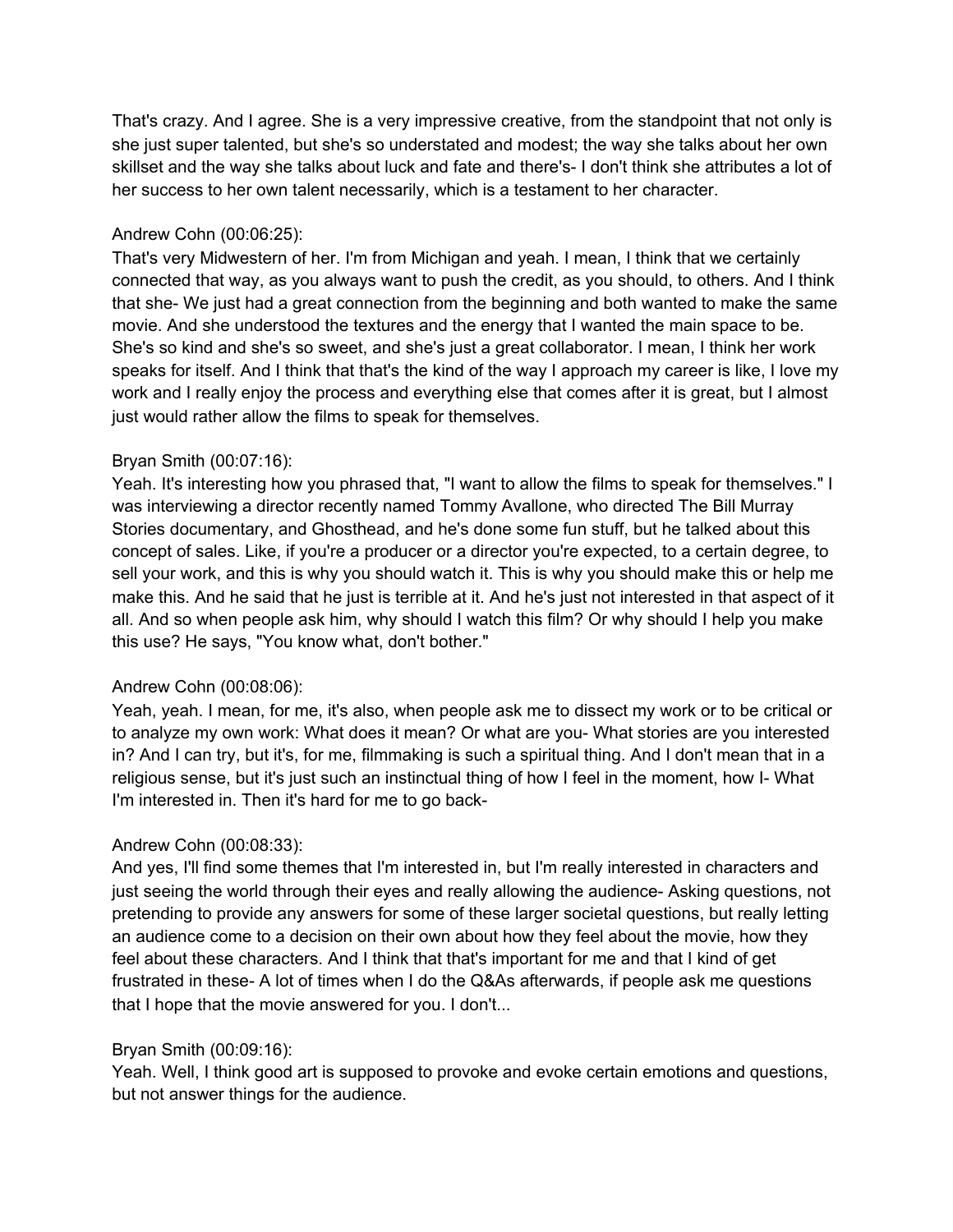Andrew Cohn (00:09:29): Exactly.

## Bryan Smith (00:09:29):

And that's what I liked about The Last Shift is there was not an agenda of any kind in terms of, you obviously have this intersection of race and class and identity, that these themes of race and class are clear, but they're not agenda driven. They're very just character driven. And you feel this heartbreak for these characters because of the situations that they're in, and their own inability to be self-aware enough to see their own shortcomings. You know what I mean?

## Andrew Cohn (00:10:07):

I mean, I think that that's came a lot from my documentary work, which is that I really- When I started making documentaries, I was really interested in just telling stories of regular people sort of living on the outskirts of society. Those are the films that I was really attracted to and I loved and- Hoop Dreams and Harlan County and Go Down the Line. And one of the things I realized when I started making films is, I wasn't really interested in finding a sort of a social issue. And then somehow searching for faces and people to kind of explore that social issue through, which you see a lot in documentaries. What I was more interested in is finding really interesting human stories and then listening to those stories and letting the themes and issues come out through them organically.

## Andrew Cohn (00:10:58):

And so, whenever- And it's the same with my narrative process in terms of writing, I'm really interested in interesting characters and interesting worlds, and then listening to those characters and letting the themes sort of bubble up organically. So, I had an idea for Stanley the main character, I wanted to do something about this aging fast food worker who kind of takes pride in his job. And there's something kind of funny and sad about that, and this kind of generation of people that are in some ways left behind. I would see the clerk working at Walmart and just think what their lives were like, but the themes of white victimhood, and you identified class and race.

# Andrew Cohn (00:11:41):

They really didn't start to bubble up until I really started exploring the character and thought, how would he think of this? What if he was in this situation? What would he say, what did he do? And that goes into the backstory, everything else. But I really just started from a purely character standpoint and then really listened to where he wanted to go and what if he was in this particular situation, what would happen? And that's where the themes kind of bubbled up. I didn't sit down thinking I want to write a film about white victimhood. Well, who could I- Who are some characters that can be mouthpieces for both sides of whatever argument, it was a much more sort of organic process for me.

Bryan Smith (00:12:24):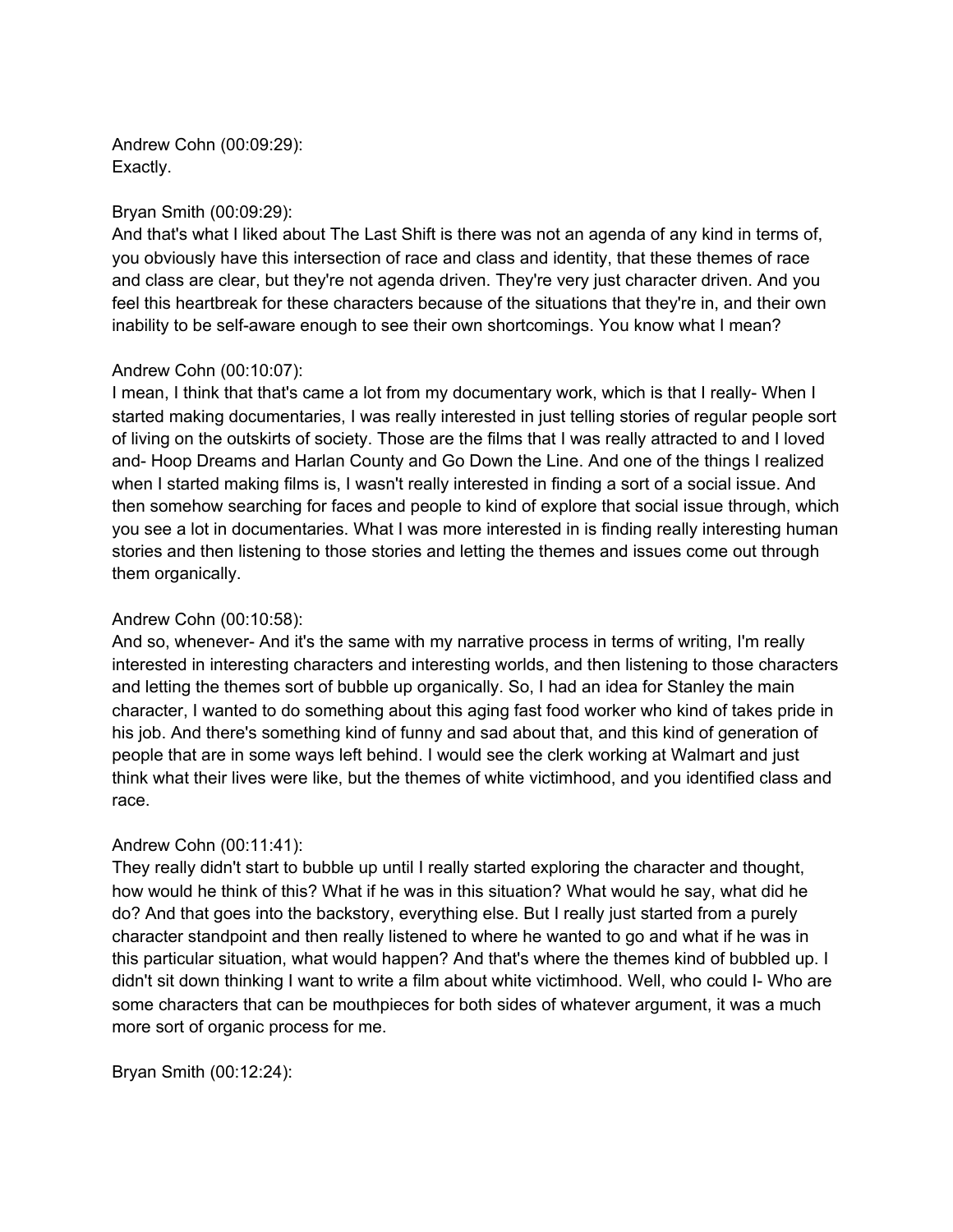Yeah. I think the the duality of man is something that I'm fascinated by. This is a concept that we're all capable of good and evil, we're all capable of massive flaws affecting other people, like with the case of Stanley and the high school. And I won't give it away, but there's an incident in high school that is talked about in the film where they could have handled a situation differently. And they didn't; he and his friend, Ed O'Neill. But that duality of man- And especially with the Jevon character too. I think it would be easy as a screenwriter to write in Jevon as this heroic character who is being held back by the system, and he just needs to find a way for someone to help him shine and become who he is. But he's flawed himself. I mean, he can't even connect with his own child, he's not able to empathize with his girlfriend's situation. And so you have these characters in The Last Shift that, they're sympathetic, but they're also kind of aggravating at the same time. And it brings out the humanity in these characters and makes them, I hate using the word authentic, but it's more authentic that way, than if you paint it out, like maybe a movie producer in Hollywood would want you to tell this story, if that makes sense.

### Andrew Cohn (00:13:50):

Yeah. I think that- I hope that that's true, and I think that that comes- A lot of the films that I was influenced by, Alexander Payne, who -crazy story of how he ended up being an executive producer on this movie- but he's always been someone whose work I've deeply admired. Because he puts forward these flawed protagonists, and you see Paul Giamatti in Sideways, you see George Clooney in The Descendants, these guys that are kind of bumbling their way through life and the absurdity of it, right? But they're deeply flawed characters. They're, a lot of ways, fucked up, which most of us are. And I think it comes from his really gravitating towards, I think a lot of European cinema, and you see a lot of antiheroes and things like that.

### Andrew Cohn (00:14:42):

And so I always just was attracted to those types of films, and you don't know if it breaths any sort of humanity into them, but- Or authenticity, but I think it certainly makes them more relatable, I would hope. I think ultimately we go to the movies, because we want to see people like ourselves. And I try to find those universal attributes in all of my characters. We've all kind of felt like Stanley at some point, said something we didn't really mean and have regrets- And not that everyone can relate completely to him, but- Or like Jevon. I mean, there were certainly times in my life where I felt lost and didn't have a- It didn't feel like I had anything. Wasn't sure what I was supposed to be contributing, and was irresponsible and was trying to find my way in life. So, yeah...

#### Bryan Smith (00:15:43):

And I think too with a character like Stanley, what is so... What's the word that I would use to describe Stanley? He- Stanley is a character that, we may not see ourselves in him, but we've seen him. We've met him before.

Andrew Cohn (00:15:59): Right. Seen him on the bus, or have an uncle, or...

Bryan Smith (00:16:04):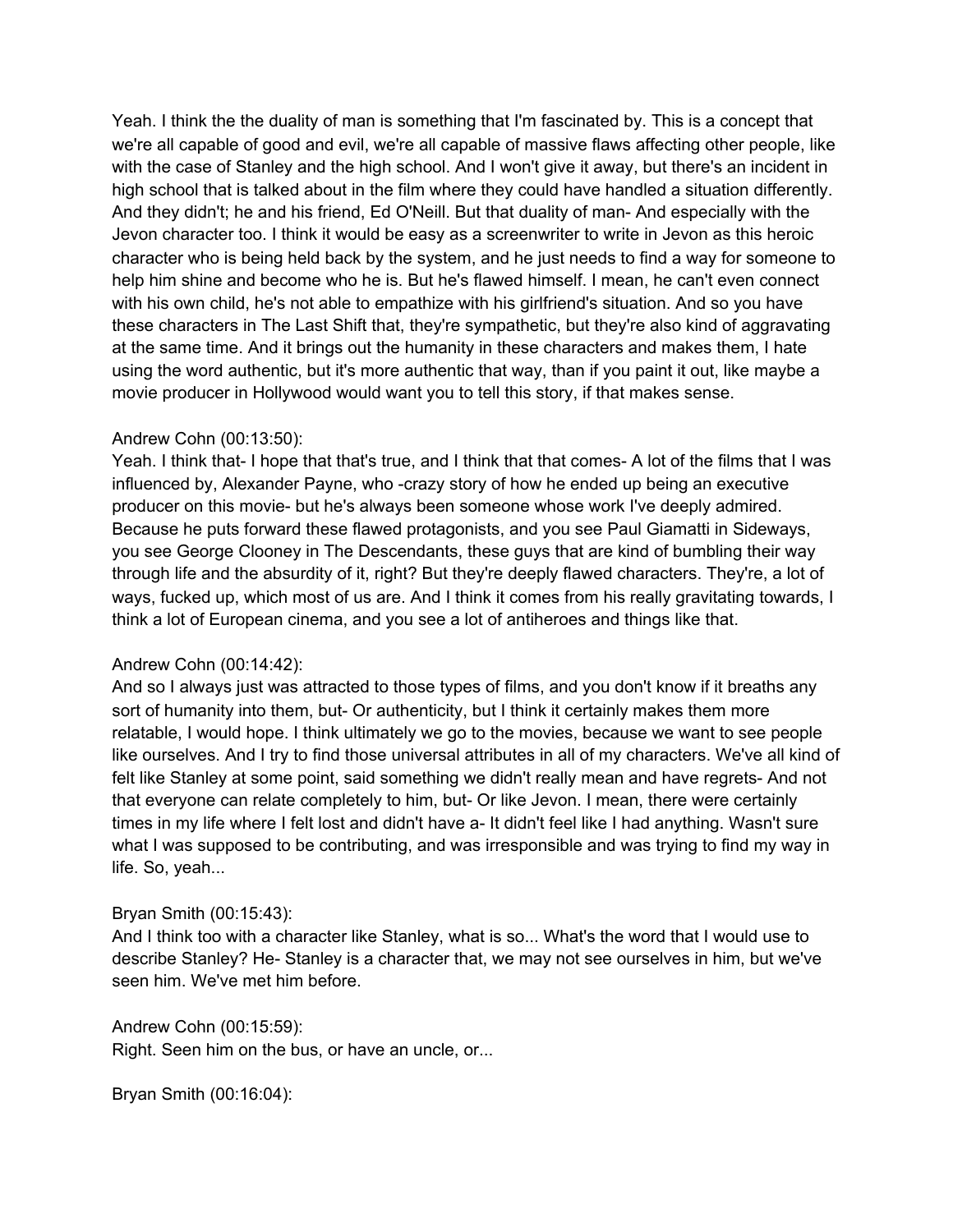And you realize when you see what his social skills are and what his emotional intelligence is, you understand why he is where he is. Why he's spent 38 years in a fast food restaurant. He thinks he's funny, he's not...

Andrew Cohn (00:16:20): Not quite all there.

Bryan Smith (00:16:23):

Right. And that kinda creates a humor in and of itself where the awkwardness of: Ooh, when someone tells a bad joke, you're like... You kind of feel embarrassed for him. And then you really scripted that brilliantly, where you wrote in these- Or I dunno, some of it was improv or if it was all in the script, but...

Andrew Cohn (00:16:40): No improv in the movie.

Bryan Smith (00:16:41): Just very like these mixed metaphors and these weird laughs at the end of his statements.

Andrew Cohn (00:16:50): That was Richard. I mean, unbelievable.

unbelievable in this role. But yeah, sorry.

Bryan Smith (00:16:53): Yeah.

Andrew Cohn (00:16:53): I'm sorry to cut you off. I just have to get so much respect to Richard Jenkins who is just

# Bryan Smith (00:17:01):

Yeah, he really pulled it off, but the script, the way that these jokes were written, the way that these rifts were written makes everyone understand why he is where he is. So, it totally makes sense that he'd be there for 38 years and then where it goes from there and how it ends. And I won't give it away, but there really is no wrapping it up in a Hollywood ending, like a 'feel good' ending. And that's- There's some beauty to that. There's just, it's a heartbreaking beauty because that's the way life is. Rarely do you see a saga wrap up so clean and nice, like you see in a typical Hollywood film.

### Andrew Cohn (00:17:47):

Yeah. I mean, one thing I love is the comedy's ability to sort of, I don't know... There's a way to get to truth in comedy that is hard to get any way other way. I really love disarming people with some of the comedy to bring them in as an entry point, and then sort of laying bare some hard, honest truth. In terms of the ending, and I wanted- It goes back to the original, my original sort of process, which is: What would Stanley actually do in that situation? And I think a lot of times I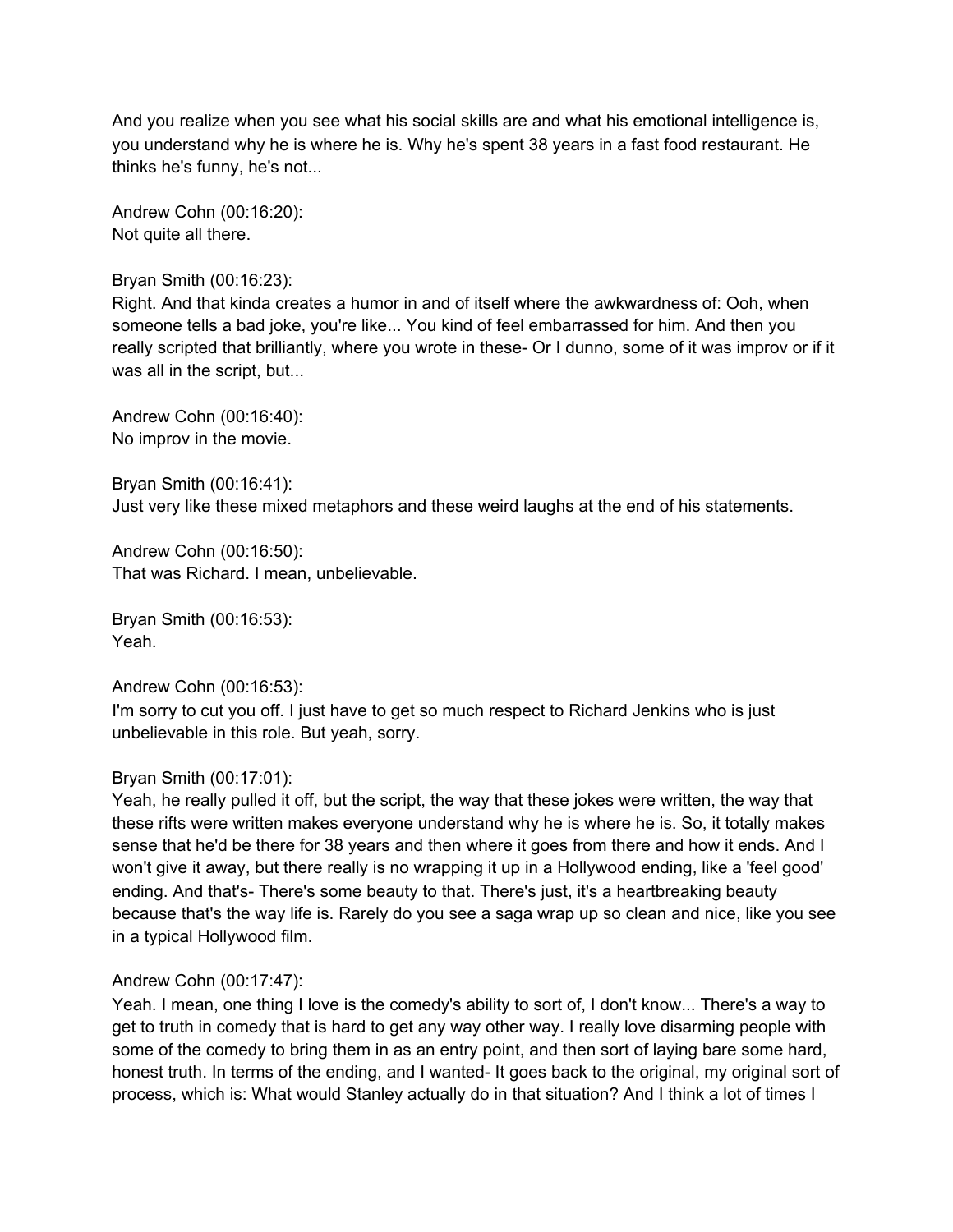was talking with my producers, a lot of my collaborators, we wanted to make this sort of anti-Green Book. Like, what is this- What are these relationships actually like?

## Andrew Cohn (00:18:37):

And to take a very familiar premise, which is a sort of black and white two-hander where it's like the white guy teaches the black kid responsibility, and the black guy teaches the white guy how to loosen up. And take- Like, what if you took that and just totally flipped it on its head and made something that was just more honest, just like a little bit- Not a little bit, but just more nuanced and honest about the world that we live in. And these two people that are seemingly worlds apart on the surface, but when you actually- And this is what the movie I hope does get into the politics, and get into where they stand in the world, actually have much more in common than you would think and much more to gain by coming together rather than these political forces that are constantly pulling them apart.

## Bryan Smith (00:19:41):

Right, yeah. I think that's a powerful message in the film and it's definitely not an agenda item, but it certainly is a takeaway that they- If they would just see beyond their own shortcomings, and this is more on Stanley than it is Jevon, but- Because I think Jevon was ready to be open to learning from Stanley, whatever he had to offer, but Stanley just wasn't there and probably was just emotionally incapable of that, in that last scene, of doing anything other than what he did.

Andrew Cohn (00:20:19): Yeah.

### Bryan Smith (00:20:20):

And it's interesting too, going back to your documentary background, I watched Medora and the first four episodes of The Warriors of Liberty City, and there's some parallels, I think, between The Last Shift and these documentaries; in how you explore character and how you really don't focus on the importance of the neat ending that's tied up in a bow. What it does for me, as a viewer, is it just adds a lot of emotion, because you're seeing- Especially in the Medora documentary, these are some of the most downtrodden... I mean, these people are living hard, hard lives, and there is almost no hope that they're going to make it out of this town. And if they do, whatever has happened to them in this town is going to be- They're going to be burdened with that trauma their whole life.

# Bryan Smith (00:21:26):

And maybe I'm overstating it when I say trauma, but it is a tough, tough life that they're living in this small town. And you just kind of lean into that despair and follow these kids around, and their mothers and their deadbeat dads. And you realize that the story isn't about whether they're going to, in a Hoop Dreams type of way, win the state title at the end, that's not what it's about. And so you're not getting that neat ending. And you're- The payoff is not going to be there in that way. But the payoff is understanding these characters like you will not understand any other filmmaker's attempt to show their humanity.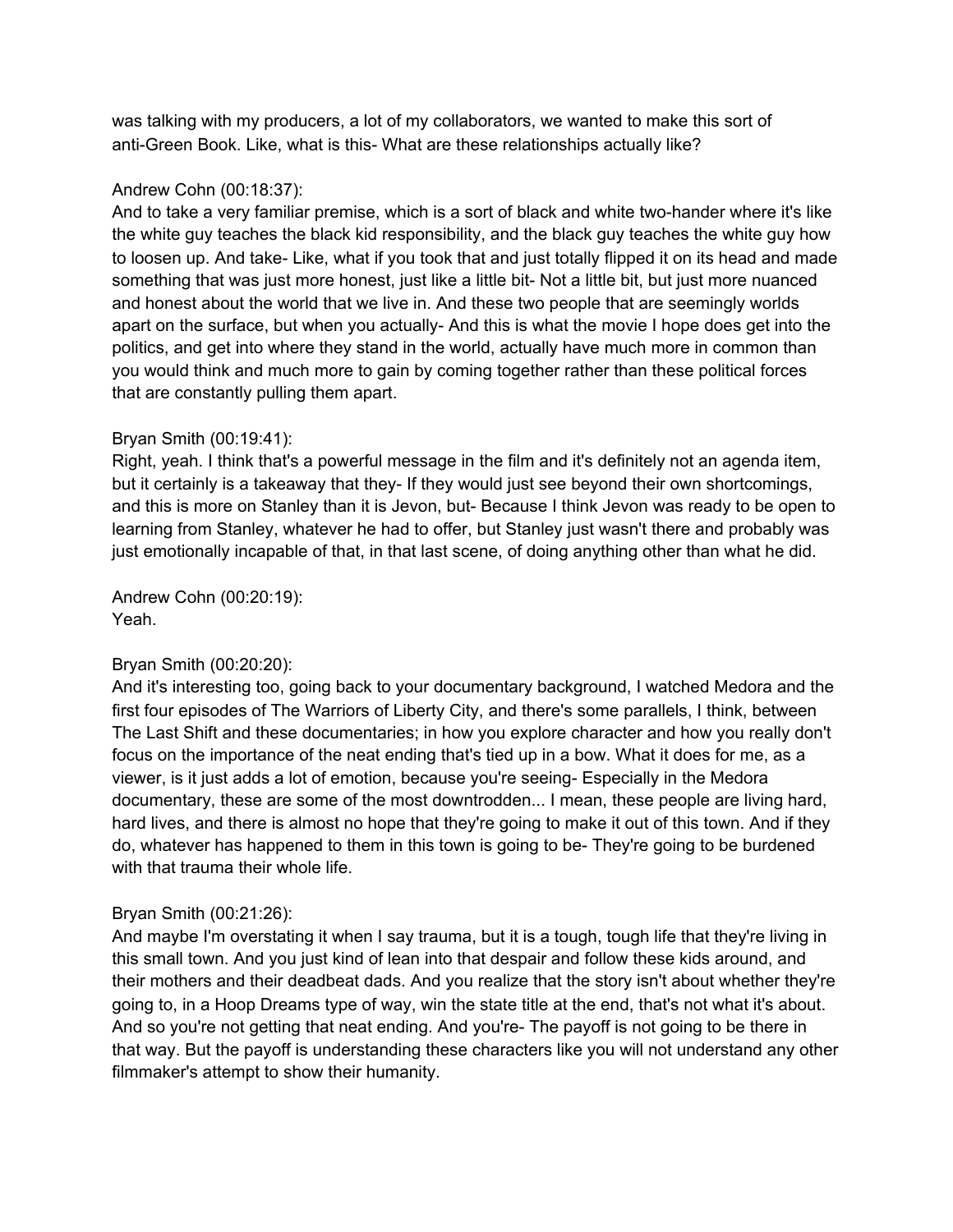### Andrew Cohn (00:22:15):

Yeah. It's about getting to know people and walking in their shoes for 90 minutes, getting invested in them. And I think that- I remember when my co-director- I would watch their games, and just for your audience to know, it's a documentary about a high school, one of the worst high school basketball teams in the state of Indiana. It's in this very downtrodden town called Medora, Indiana, about 500 people. I remember watching the games, and they hadn't won a basketball game in a couple of years, and the movie is kind of about them trying to break this losing streak, which the stakes couldn't be lower. I mean, whether they win a game or not, it makes no difference in the grand scheme of things, right? But I love those stories. I love- It's about the small victories. It's about- I just remember watching the games after being there.

### Andrew Cohn (00:23:08):

I lived there for six or eight months when we were filming, and towards the end they'd get so close and they'd lose. And I would- I was so emotionally invested and I was behind the camera, and I just kept telling Davy, "If we can get the audience to feel how we feel, they're going to root for this team as much as we are." And that was always the approach of just presenting these characters and all their wants and all their flaws. And I love that kind of bittersweet feeling you have at the end of a movie. Where, I will give away the ending, they win the game. They win a game and they break the streak and it's an incredibly joyous moment. They go for a ride around the town on top of the fire truck. But there's a sadness to it too, that this is maybe the highlight of their lives. This is it.

## Andrew Cohn (00:24:05):

And I think that's been a kind of a through line. And I think that goes back to just wanting to tell American stories. And I think that America has such a bittersweet- There's things that are heartbreaking about this country, and then there's things that still, in my opinion, make it the greatest country in the world. Which is an unpopular thing to say, but we are deeply flawed, but people are striving every day to be better and to progress their lives. And they make mistakes and it's messy, but in pursuit of that, I think there's such great honor.

### Bryan Smith (00:24:43):

Yeah. So how did that Medora story come together, and your involvement with Steve Buscemi and Stanley Tucci as producers?

### Andrew Cohn (00:24:54):

It was pretty- We, I- My co-director Davy who I've known since forever, we grew up together. He showed me the article, which was by John Branch, who's a great art writer for the New York times. He had written the article about this town, and Davy and I just looked at each other and just knew that this is it. This is the movie we were born to make.

Bryan Smith (00:25:17): Davy Rothbart, right?

Andrew Cohn (00:25:18):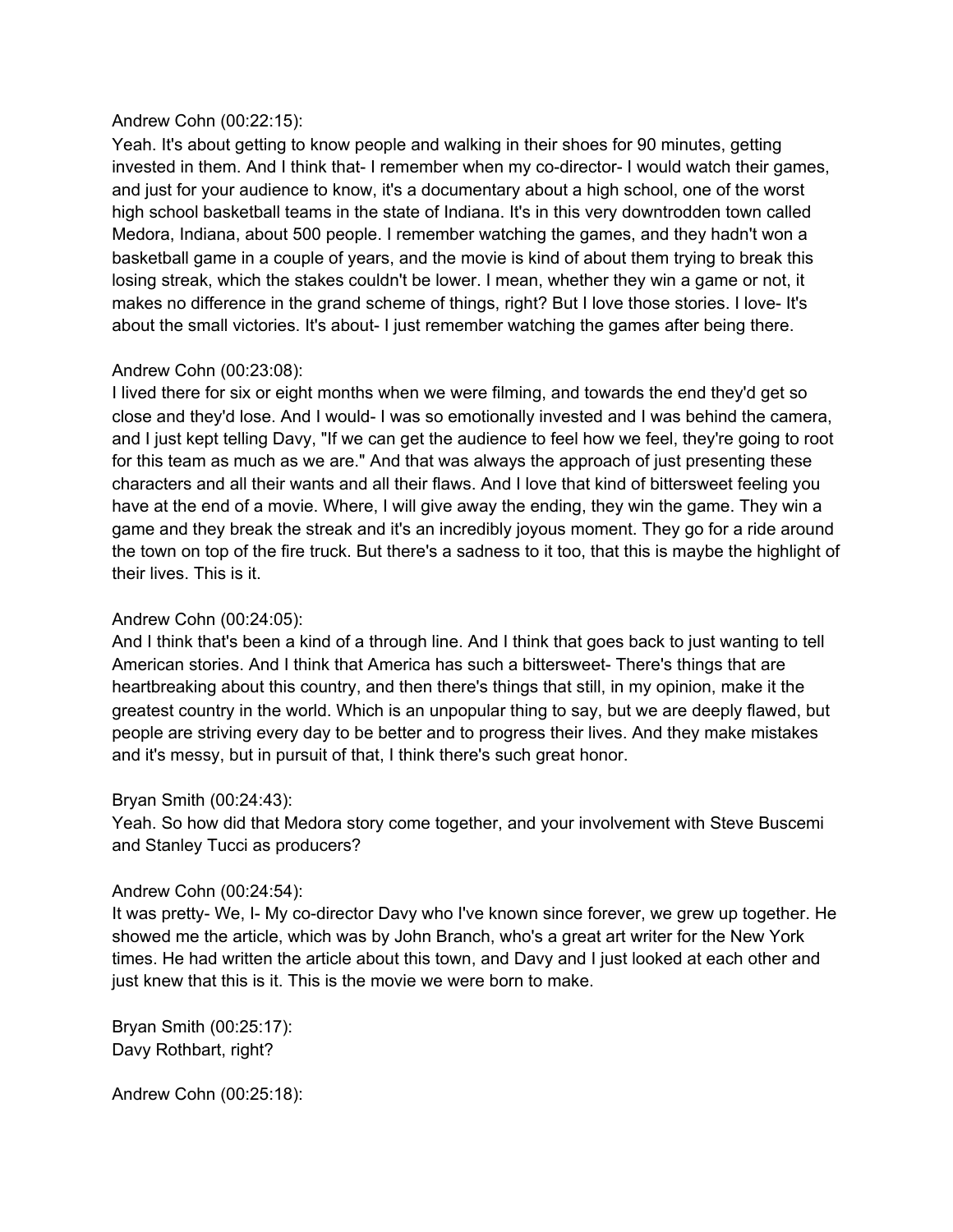Davy Rothbart. Never made a film before that. I'd done a short and Davy was doing found magazine, but just felt like this is it. We moved there, and yeah, like I said, lived there for six months making the movie. And really, that was kind of like my film school, was just making that movie from beginning to end. And shot it and did a lot of editing on it.

## Andrew Cohn (00:25:36):

A woman that Davy and I went to high school with named Rachel Davies, she was a producer on the film. She worked for Steven Stanley's company and showed them some of the footage very early on and said, "I'm doing this little documentary with a couple of buddies I went to high school with." And Steve just was very, especially Steve, was very taken with the kids. And yeah, it just kind of snowballed from there, and put a lot of time. And that movie was not a straight line, it was a lot of going back and forth to Medora and really learning on the fly. But at the end, the movie did really well, it went on to win the Emmy and sort of launched my career as a full-time filmmaker.

## Bryan Smith (00:26:19):

Yeah. And the through line, I think takes you all the way to Warriors of Liberty City as well, where you're not necessarily focusing on any particular outcome- Although I'm only four episodes in, so maybe it's gonna change...

Andrew Cohn (00:26:35):

Oh, you're right though. Yeah, no, you're right.

### Bryan Smith (00:26:37):

Maybe it will be a Hoop Dreams episode six, but the depth of your exposing what is happening behind the scenes with these families and the struggles that they're going through. Same thing with Medora, with the Warriors of Liberty City, there's just this immense amount of humanity that comes out of seeing what's happening behind the scenes. And you have polar opposites in terms of, you have the garbage truck driver and I forget his name, but he's the head coach of boom squad. And then you have the guy that ripped the uniform off his son after a game, because he was pissed off at a call that was made.

Andrew Cohn (00:27:17): Yeah.

### Bryan Smith (00:27:20):

He's really struggling too, but they all have- It's like the duality of man, you have this capacity for being super annoying, but also charismatic and engaging. And you care about all of these people despite their flaws, but you really empathize, especially with these kids who are just fricking adorable kids, who are in this situation where this might be the only way out of a really bad economic situation, is sports. And at least that's what I'm taking away from it so far in the first four episodes.

Andrew Cohn (00:27:59):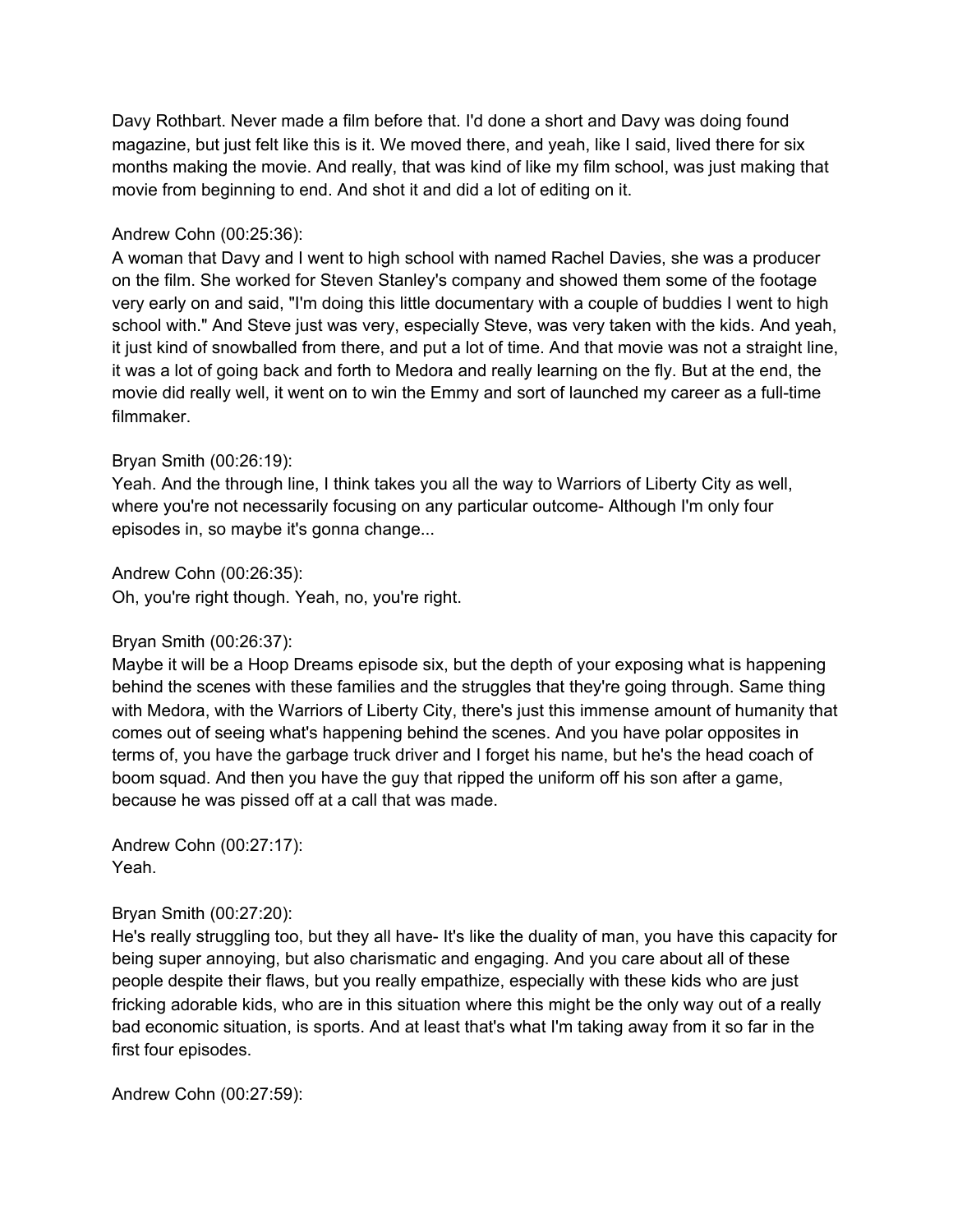Yeah. I mean, I think there's a power in just sticking your nose in there and showing what people are, how people are living in. You don't need to explain it, you don't need statistics, you don't need to give a lot of backstory. I think audiences, especially American audiences, watch a lot of TV and digest a lot of media. They're very savvy, once they're in the room with these people, that they can pick up on these internal conflicts and things that you typically see on a societal level. You see on the news or you see people talking about it politically, but when you really just open the back door of some guy's apartment and go inside and see what's really going on, these statistics and these larger social issues become much more palpable than when you really get to know somebody and understand what they're going through. And, as I said, hopefully see some of yourself in these people.

### Bryan Smith (00:29:03):

So your background is creative writing in college, right?

## Andrew Cohn (00:29:07):

Yeah, yeah. I initially went to school, I wanted to be an English teacher. That was my goal. And I got sidetracked originally I was doing screenwriting. And then had some minor successes after college in Los Angeles and got frustrated, and turned to documentary just because I sort of lack the resources to get my foot in the door. And I probably lacked the patience too to get my foot in the door, on the narrative side at that time. And turned to the documentary and then fell in love with the form.

### Bryan Smith (00:29:41):

Well, it certainly seems to be a more accessible way of making movies, when you can just kind of find a story somewhere and grab a camera. But how did you learn the skillset, and lenses and cameras and editing? I mean, you did not go to film school, right?

# Andrew Cohn (00:30:03):

No, I didn't go to film school. I think one of the things that I learned really early on is that I wanted to lean into my strengths, and I wanted to surround myself with collaborators who could make up for my weaknesses. And so I really, from my creative writing background and doing screenwriting too, I wrote three or four, maybe five screenplays- Really bad, but it was really learning, really the nuts and bolts of storytelling and character development and structure, and really had a good grasp on those things. So I knew I had that, and kind of how to structure a story and develop character, that I felt confident in that. And, to be honest, Davy Rothbart, he is a little bit older than I was and is a very- Was a very seasoned- He did a lot of stuff with This American Life and he really- I don't think you can really... He was a kind of a mentor for me and he was my best friend, but he taught me a lot.

# Andrew Cohn (00:31:15):

And then, I think applying what I had learned in screenwriting to my documentary work, I always just loved talking to people. I mean, it was just- My wife will get frustrated with me now, 'cause we'll stop at some gas station and I'll be talking to the attendant for 10 minutes about whatever happened in the football game earlier. I've just always been- Just had a curiosity about people.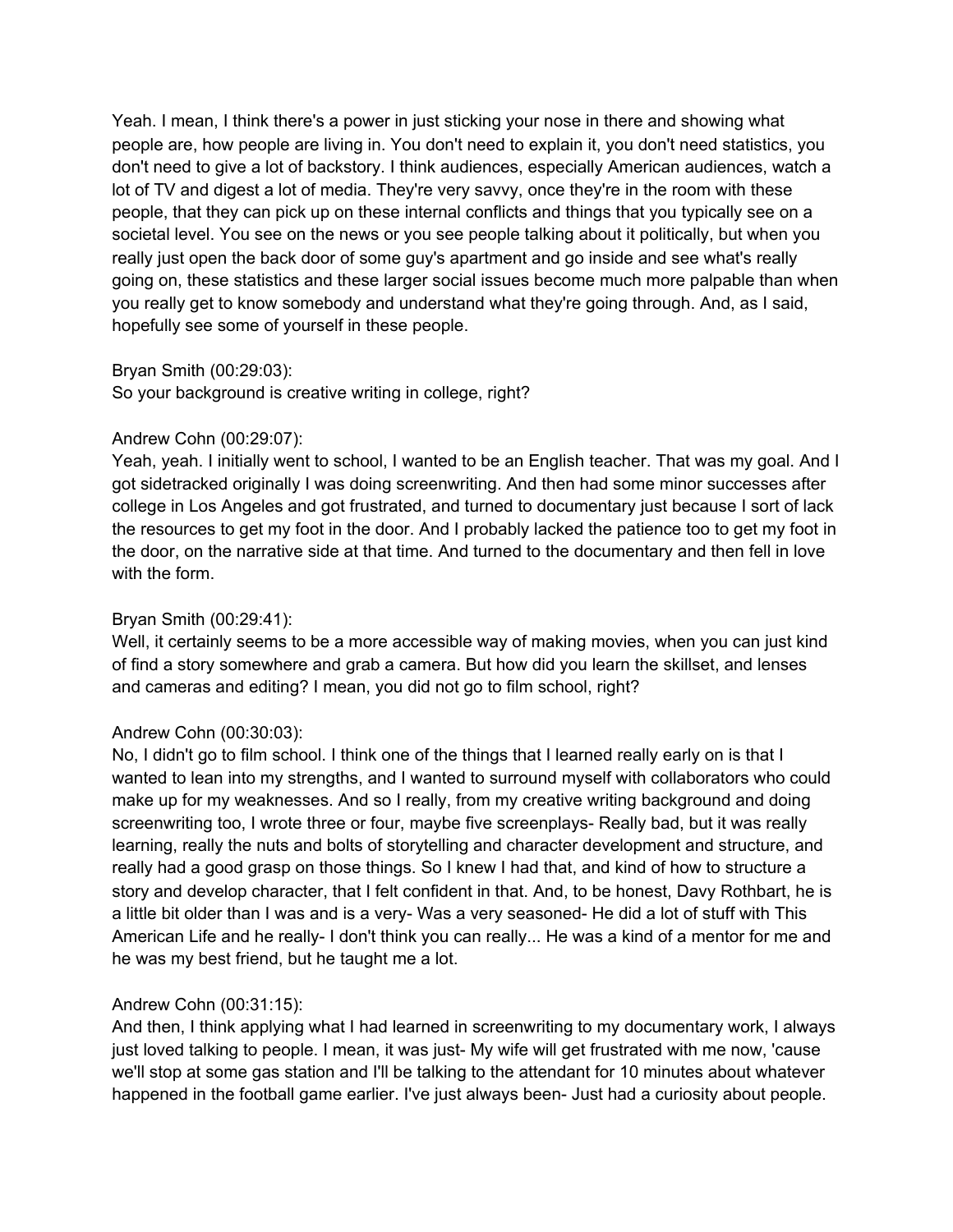And so I knew that I was like, I wasn't afraid to get my nose in there and just talk to people. And then if I had a camera, I was able to kind of put people at ease. And I have a pretty humble background, and I think that people see that in me, they don't see like a big Hollywood guy who's going to come in.

## Andrew Cohn (00:32:01):

And I feel like I can gain people's trust and disarm them in a way that's sincere and genuine. I think people want to tell their stories. They do, they want to tell their story about how they see the world and their hopes and their dreams. Some people, it takes a lot more work to get them to the place where they feel vulnerable, will be vulnerable, will let you in. And I feel like that's my job as a documentary filmmaker, where you put the camera and what lens you use, and what kind of lights we- That stuff didn't really interest me. It does now that I have more grasp on the other things. I remember even Alexander Payne, when we would talk about The Last Shift he would say, one of the pieces of advice he gave me, which I knew early on and figured out was:

## Andrew Cohn (00:32:57):

A film set is like a construction site, it's just- There's madness going on everywhere, there's people running around and people asking you questions. But in the center of it is this really, really magical thing happening, which is the relationship between the camera the actor and yourself. And you have to protect that. And I think I've always had that mentality of, like when I would go in- And even doing Warriors of Liberty City, which was a pretty big production, it's always about blocking everything out and making the connection with the human being. And that's what I've really taken pride on is putting the relationships forward and being a good collaborator too. I think that like my instincts as a filmmaker are not to jam my ideas down everybody's throat. That's just not fun for me. And I've been on the other side of it, it's awful. I feel like my job is to, again, know my strengths and my weaknesses, and then surround myself with people and really empower them to bring themselves to the process.

### Bryan Smith (00:34:05):

The Alexander Payne connection that you have is, just from an outsider looking in, amazing. Just the opportunity to...

Andrew Cohn (00:34:16): Inside, looking out it's amazing.

### Bryan Smith (00:34:19):

I'm just like, I mean- When I was preparing for this and I saw that Alexander was attached to the project, The Last Shift, and that he was actually going to direct it at some point and decided not to, because of other obligations. I was like: Okay, how did that happen? But more importantly, what does it mean to you as a filmmaker to have access to that type of talent and creativity to help move your projects forward?

Andrew Cohn (00:34:49):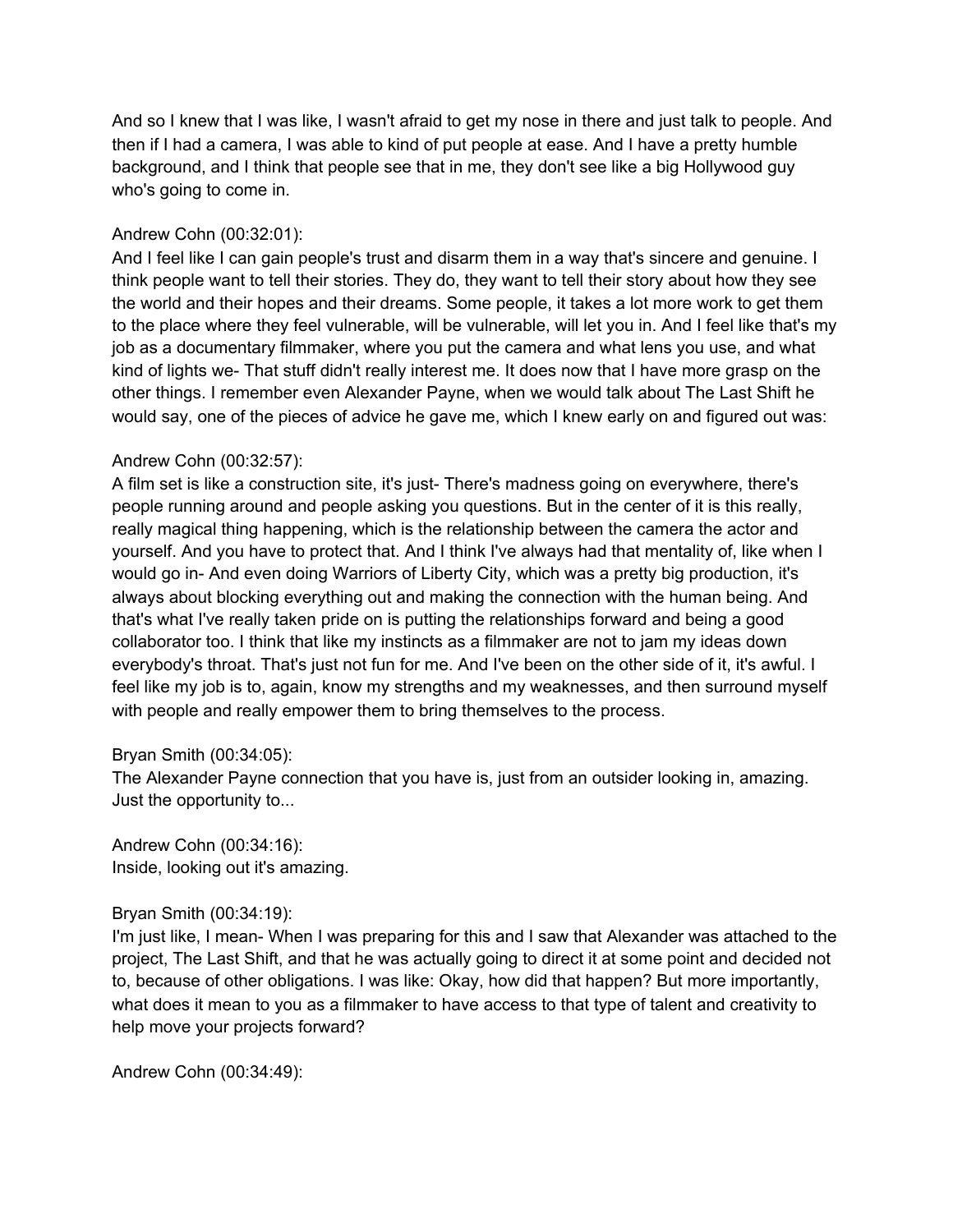It means everything, so much confidence. This was after I did Warriors of Liberty City, I was very exhausted with the documentary form, and I think I even posted something on my social media of just how bored I was with doing documentaries at that point in my career. Warriors of Liberty City was a really hard production. We were in Miami, it was 115 degrees with hurricanes. Not only was it physically exhausting, but I started getting very political and it just got kind of ugly. And I was just exhausted. And at that point I just told my wife, I said, "If I'm going to make a narrative film, it has to be right now."

## Andrew Cohn (00:35:30):

I got into this writing screenplays, I took a 10 year...10 years, sort of re-rerouted doing documentaries, which I love, and I will do more documentaries, but I just felt like now is the time if I'm going to do it I want to sit down and take the next year and write and finish- Write the script and try and get it made. And that's what I did. Every day it was my full time job. And I was back in front of my computer writing, which I just love, which is my favorite place to be in the whole world. And so I had a script and was starting to send it out to a few producers. And at one point I had gotten Alexander's assistant's email address to a friend, and I cold emailed Alexander's assistant and...

Bryan Smith (00:36:24): Wow, that's pretty gutsy.

### Andrew Cohn (00:36:26):

Yeah. Well, like I said, I'm always the guy that's sticking my nose in there, right? Just tell him I'm from the Midwest and I'm a huge fan, I'm in writing my first script and just sent it, whatever. Just hit send and didn't expect a reply. And lo and behold, one day- Yeah, this is three or four months later... I'm on a hike in Los Angeles and my phone rings and it's this unknown number. And I figured it's probably a bill collector, right? So I figured out whatever, I'll answer it I quess and see what they want. And it's Alexander, calling me from Greece and he says, "I just read your script and I think it's fantastic. And I'm interested in directing it. I know you want to direct it, I'm not much of a producer."

### Andrew Cohn (00:37:15):

And so after that, we just really connected. I just think that he's brilliant and funny, and we just connected on a personal level. Just had a love for films and wanting to tell earnest stories in the Midwest, and feeling like that part of the country is a little misunderstood and yeah. And eventually he had to take on another project, and he's the one that put me in touch with Albert Berger and Ron Yerxa, who produced Election and produced Nebraska. And-

Bryan Smith (00:37:45): Right.

# Andrew Cohn (00:37:46):

-After that it was kind of off. We were- I think we went out for- We went out to Richard and I think in like six months we were financed, and shot the film last summer.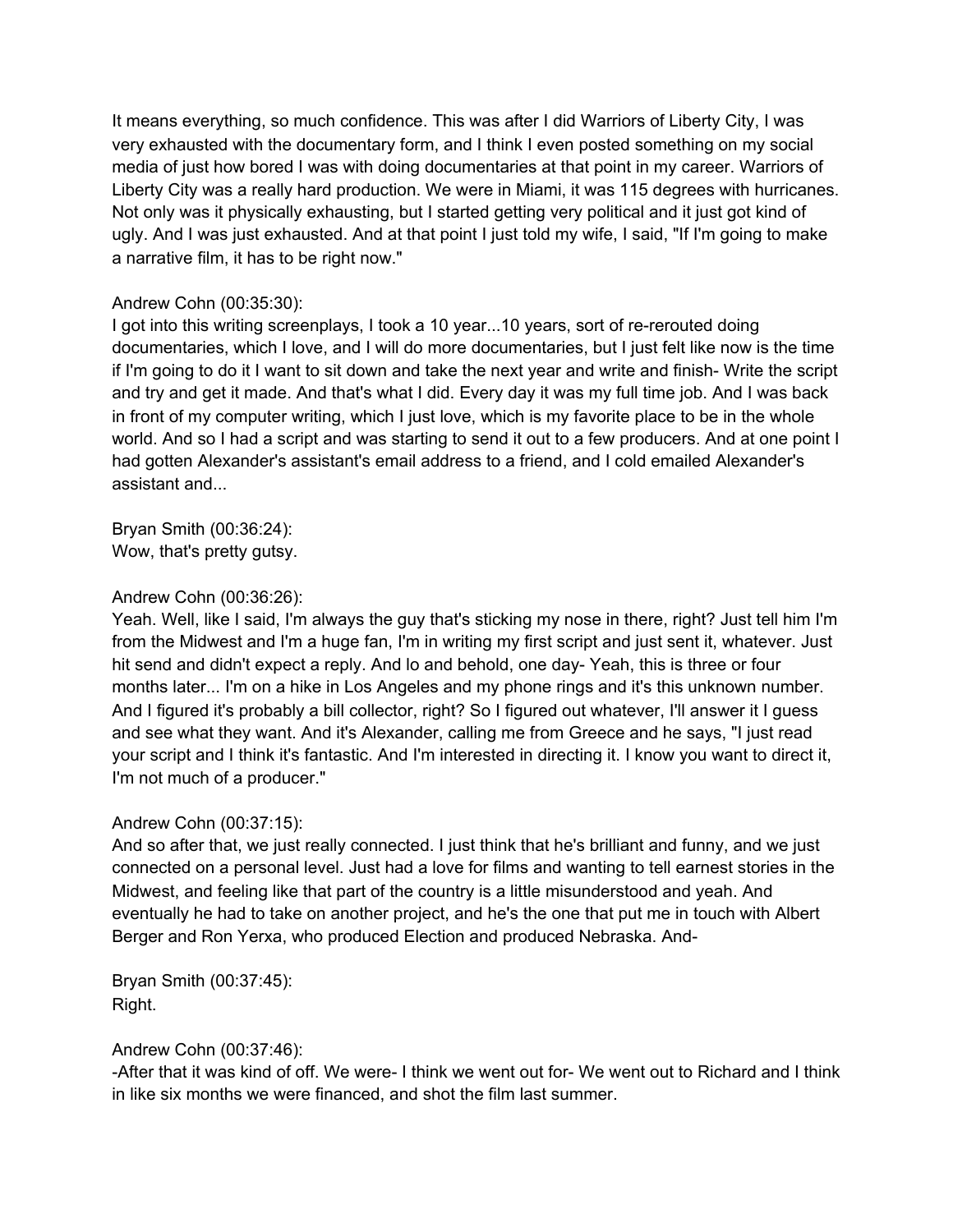Bryan Smith (00:37:58): Man, producer royalty.

Andrew Cohn (00:38:00): Oohh...

Bryan Smith (00:38:00): I mean-

### Andrew Cohn (00:38:02):

You really- Albert and Ron those guys- I don't know if you're familiar with their work, they did Cold Mountain and they produced Little Miss Sunshine. You really, really start to understand what makes a great producer, which is, I think for a lot of filmmakers, is this gray area. Every producer has a different hat that they wear and these guys, man, they're so calm and they're so-They inspire so much confidence in the director and understand the role of the director, and understand their role as producers and know how to- When to push and when to pull and when to- Never once though, never once did they ever say to me, "Hey kid, we've been doing this for 30 years. Why don't you take our note?"

Bryan Smith (00:38:51): Right.

Andrew Cohn (00:38:51):

Not a single time did they ever hold that over my head, or try and use it as leverage to get a note in or to make it. They let me make mistakes and you realize why they're so revered, you know?

# Bryan Smith (00:39:04):

Yeah, well I thing that the lack of ego lends itself to really great collaboration. And how can you have a film, how can you pull off a project like this without great synergistic collaboration? As opposed to some Hollywood producers saying, "We have to completely change the ending, this isn't going to work. We tested it with audiences..." That type of approach, you know?

### Andrew Cohn (00:39:32):

Yeah, no, we- Everybody was rowing in the same direction, all wanted to make the same movie, and that helps relieves a lot of tension right there. But...

### Bryan Smith (00:39:42):

I wish I could have been a fly in the air, as you got that call from Alexander Payne on a hike, to see what your reaction was.

Andrew Cohn (00:39:50):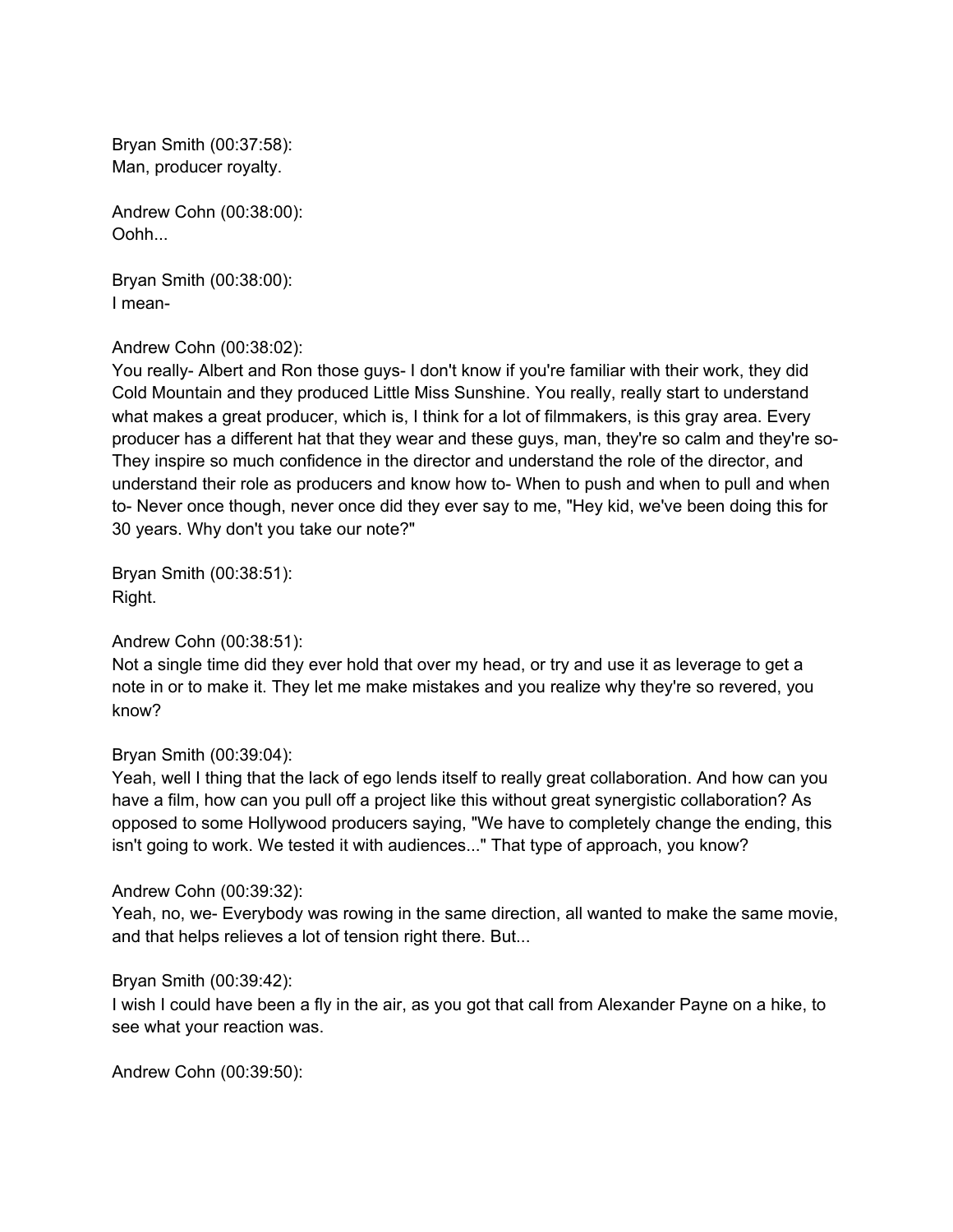I remember calling my wife and just saying, "I just got a phone call from Alexander Payne." And she said, "What?!" I said, "Yeah, he read my script and I think he wants to direct it." And she said, "What?!" I said, "Yeah, I know, right?!" But I remember walking down the hill and thinking: I think this changes things.

Bryan Smith (00:40:17): Yeah, definitely.

### Andrew Cohn (00:40:18):

I mean, I think this definitely, maybe changes things. Because I think until that point I was sending the script out, and you'd be surprised that script, it got a lot of really positive feedback, very positive feedback. But it also had a few people that were like, "Is this Green Book? This black and white two hander... I don't know. It's really funny, but I don't know about the ending... And I don't know who's going to get- What's the audience for this?" Or whatever. But then when he read it and was like, "I love this." I was like, "Oh, it is good. Okay. I thought it might be..."

Bryan Smith (00:40:59): Talk about validation.

## Andrew Cohn (00:41:02):

Yeah. And now I feel so much more confident that I can read something and know. But that was a couple of years ago, and I was still trying to figure out, find my voice and find out if I was any good at this. Because I was- I used to always joke failed screenwriters make great documentary filmmakers, but I don't know. Maybe it's the opposite now.

Bryan Smith (00:41:27):

So, how did the talent get brought in: Jenkins, and McGhie, and Ed O'Neill, Allison Tolman?

# Andrew Cohn (00:41:35):

Well, Richard was always our first choice. I just always, always revered him as an actor. I just-Even Six Feet Under, I remember just thinking, "God damn, I love all the scenes that he's in." And then I remember, at one point, I rewatched The Visitor and I thought, "Yeah, that's the guy. That's him." The Shape of Water had come out and I gotta give his agent credit, she- I sent it to her, Rhonda Price, and she read it that day. He read it that night. He got back to me the next day and said, "I want to do this movie." It was that fast. And we talked- And again, he's a guy from Illinois, and we started- We didn't talk about the movie, didn't talk about the script. We talked about ourselves and where we were from. And he's from a little place in Dekalb, Illinois, and just connected on a personal level.

# Andrew Cohn (00:42:38):

And even the first few months, didn't talk about the character really, talked about other things. And he was, I told him this the other day when we were texting or calling, I can't remember... Emailing! I just told him just how lucky I felt to have him, to go through this experience with him. He was so kind, he was such a leader. He never degraded me, he never made me feel like this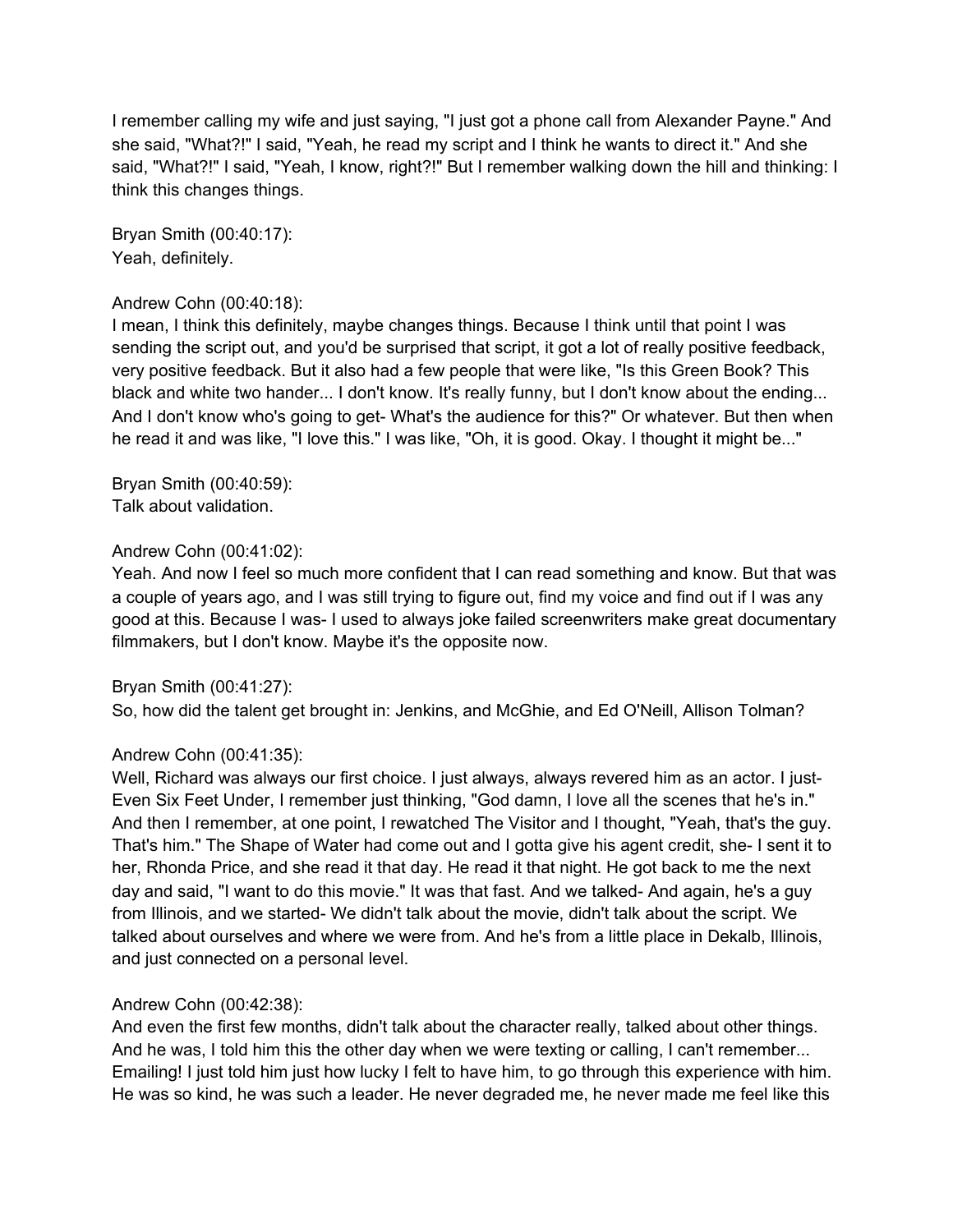was my first film. He totally trusted me, wanted to make the same film. He was just sort of like the steadfast... It's interesting, when you're making your first film sucks, because you can never-You can't point to a film and just say, "Trust me, guys, I've done this before. It's going to be okay." So nobody- Everyone's nervous, right? Because you're just an unknown, right? When you have your lead actor in lock step with you, everybody else relaxes.

Bryan Smith (00:43:43): Right.

### Andrew Cohn (00:43:43):

Like: Oh, Andrew and Richard seemed to be working, this is working out for them. Everyone else kind of felt good.

## Bryan Smith (00:43:52):

Well, yeah. I mean, that had to give them confidence with Jenkins, these multiple Academy Award nominations and Payne, an Academy Award winner, just having the street cred of those folks around you to back you up had to be amazing.

## Andrew Cohn (00:44:07):

Yeah. I mean, that's exactly what it's all about. I don't know if- You know, Ed O'Neill told me, "I'm only doing this movie because Richard's in it." And I'm pretty sure Richard said, Richard's agent, I remember at some point thinking: Albert and Ron are doing this, Albert Berger and Ron Yerxa, so you're going to be in good hands. It's not going to be- It'll be a smooth ship. Shane Paul McGhie, I tell ya, there... I don't think there was an actor in LA that didn't want that part, that was that age. And a lot of people came in and he won that role. He grabbed that role and... I was kind of in denial about how good he was.

### Andrew Cohn (00:44:57):

I kept thinking- It was between him and a couple other larger, bigger name actors. And I kept thinking: Yeah, but this guy, and this guy... And then my producer just kept saying, "This kid's really good." And I was kind of fighting it, 'cause I wanted somebody that- Who I recognize their work and I can point to. Again, it's like pointing to something and saying, "Well, they've done this before." And then at one point they just said, "Just watch his tape again." And I watched it and, just with no pretense, and I just thought: This kid is... He's the best out of all the tapes, right? But does he just audition well? I don't know any of this. And it was totally the right call. I think he is going to be a superstar. He just has this charisma, and it was so funny directing him and then directing Richard, they couldn't be more different actors to direct.

Bryan Smith (00:45:57):

But both of them are very nuanced though.

Andrew Cohn (00:46:00):

Very nuanced, but just in the way they take direction, I guess.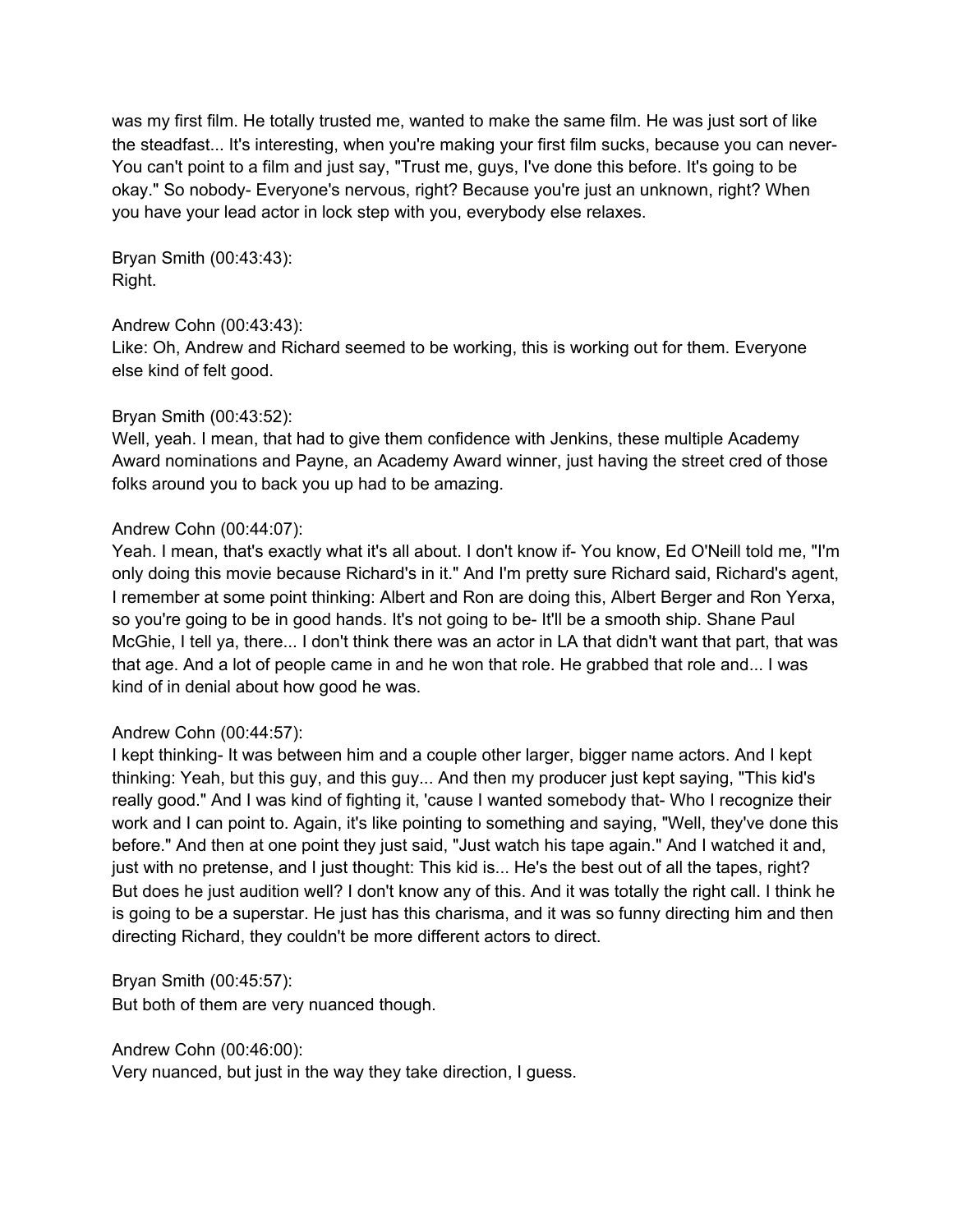Bryan Smith (00:46:03): Yeah.

#### Andrew Cohn (00:46:05):

And then we got really lucky with some of the- Birgundi Baker was in Chicago, she's from Chicago and had done The Chi. She's just unbelievable actress. I watched literally 20 seconds of her audition tape and I was like, "Yeah, that's her." Da'Vine Joy Randolph, I loved her. And I met with her and I wanted her to do the movie so badly, and then she agreed to do the movie was like, Oh God, she was so fun on set. And she is an unbelievable, unbelievable actress. I mean, she's so good. And then Allison Tolman from Emergence came on really late. She's from Chicago, and it's kind of this Midwest thing kept happening, right? Ed O'Neill's from Youngstown, he was like, "Oh, I totally get this town." And Alison was from Chicago and was like, "Oh, well, I'll come back to Chicago for a week and shoot." And Richard was from Chicago and was like, "Oh, it's shooting Chicago in the summer." I don't know if we would've shot it in Toronto, I think half of our cast wouldn't abandoned the movie.

### Bryan Smith (00:47:10):

Yeah. Well, it's interesting, 'cause my connection, or my frame of reference for Allison is Fargo, the television series, which is Midwestern obviously. And all of these characters just have that vibe about them. And they're all nuanced. And that's why, when I was looking at the fact that it was categorized as a comedy, where I was kind of like: Yeah, yeah, it is a comedy... But it's so subtle sometimes. And also so tragic too. So, you have this- You really can't define it. It doesn't fit neatly in the comedy box.

### Andrew Cohn (00:47:48):

That's interesting. You said- I remember some writer was like: It's a tragic comedy, or a serial comedy. And I was like, I don't even know what that- What is that? Did I make something that I don't even know what it is? It's not a dark comedy and it's not- I don't know if it's a dramatic comedy, a serial com- Whatever. It's- I love Alexander's ability to control tone and to go from laugh out loud funny- I'm thinking of sideways when Paul Thomas Anderson drives his car into a tree, versus the next scene, he's dropping him off at his house. And it's kind of sad, you know? I mean, I love that range that he has in his movies where you can- I think people go to the movies 'cause they want to feel something. I've always felt that. And you always will- I will always push for deep path that was in my movie, where you go there and you feel something.

Bryan Smith (00:48:45): Right.

#### Andrew Cohn (00:48:45):

You laugh. And I think that a lot of the dramatic comedies that I saw, that I didn't like, were... They're not dramatic and they're not comedic either. They're not funny, and they're also not very dramatic. And what I wanted to do was make sure it was funny, right? Like them playing shuffle board with the meat patties. It's like: What is this? And then also deep moments of sadness.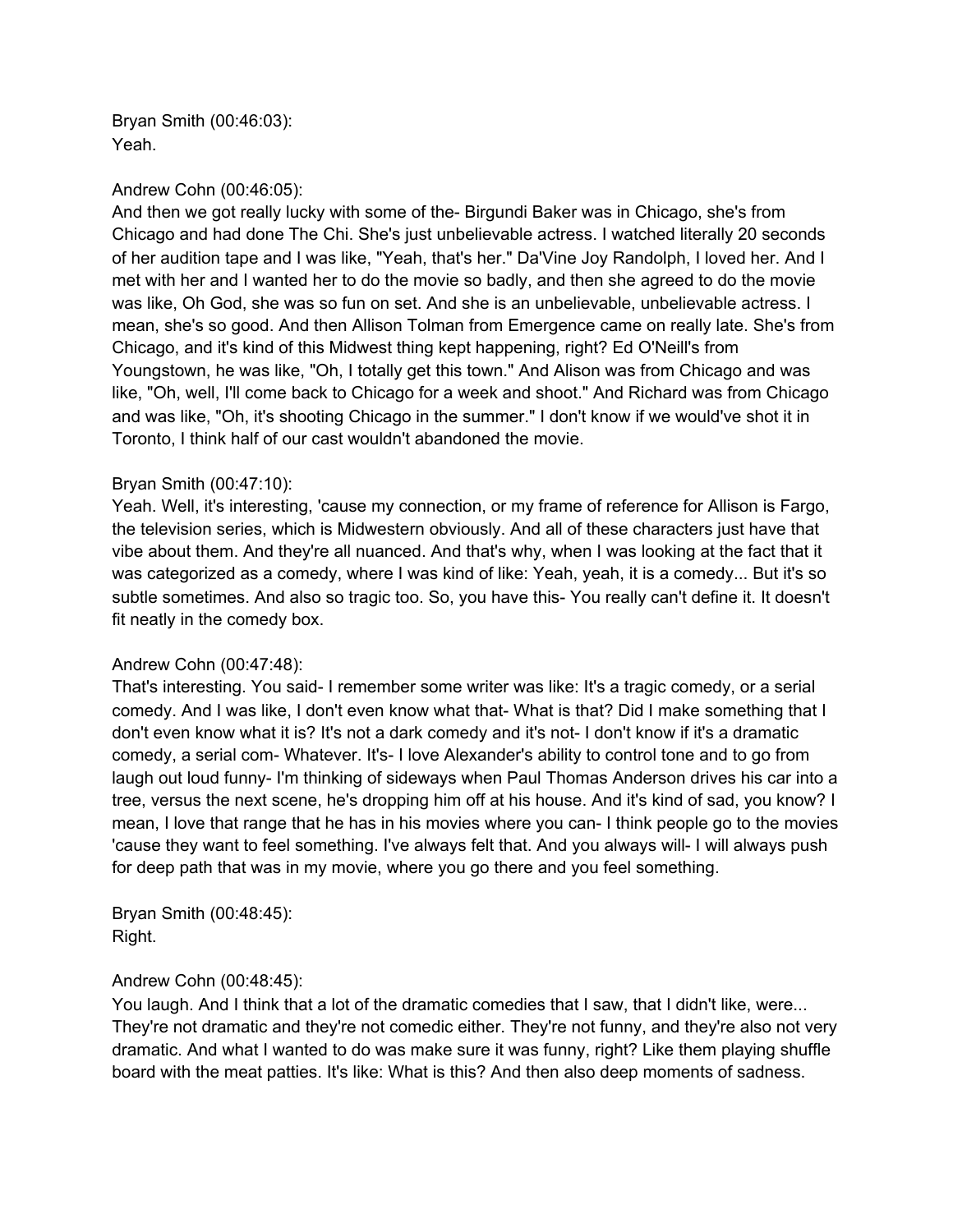Alexander, yeah, he was a great, great- He led me in that whole thing of, he really mentored me on my path, like how to direct a setup.

## Bryan Smith (00:49:25):

Yeah. I can totally see it now that I know Alexander Payne is involved, I can see it because the comedic moments that you see, in The Descendants and About Schmidt, with his films are- It's the same type of vibe. You have this, these moments of sadness, where for instance Schmidt, loses his wife and it's a really awful loss and you feel it, but then he's writing these letters to his... "Dear Ndugu..."

## Andrew Cohn (00:49:56):

Right. And throwing all her stuff out. Yeah, you're right. Yeah, or the next thing I'm trying to think, when he loses his wife and he's spreading the cream on his face, crying about it. And you're like, is this funny or sad? Or like, what is this?

## Bryan Smith (00:50:10):

So, that's a great- What a great mentor or inspiration to have someone like Alexander Payne, but also carving your own path with going from the documentary world into narrative. And what a fantastic first narrative fillm. The producers, did they help you with budget issues? Because I'm wondering, as a first time narrative filmmaker, how you were budgeting for time and the cost of the set, which- You transformed this, I understand this falafel restaurant into this chicken and fish shack. And how did you figure it all out? And who did you get help from?

# Andrew Cohn (00:50:52):

Well, when you don't have much money, it's pretty easy, 'cause you don't have any money to budget. No, I'm joking. I mean, we actually had a decent budget on this movie. I shouldn't joke about it. I was lucky to have a decent sized budget. I think that one of the things that I really learned was that the budgets are really a reflection of your priorities. And so a lot of it was talking about and me expressing to them, and them understanding it being my first film. And every film has their own challenges. What was the biggest challenge for this film? The entire movie was shot in 20 days, which I remember saying that at Sundance and there was this gasp from the audience of like, "What?" And I guess one thing working for us is that I wrote it very contained for a reason.

# Andrew Cohn (00:51:54):

I wanted to write something that I could make. My original idea was, I was going to make this movie for \$50,000 with my friends. And so I wanted to write something that wasn't a lot of locations and there's not car chases. And then it was really contained, and it was something that was manageable for me on my first time directing. And I think that that was really important, was putting some kind of limits on myself and some barriers of like: Okay, most of it takes place in one location. That was one thing that made the whole process much easier for me on my first film. And then I knew that the movie would live or die on the performances. And I knew that if I was rushed, if I didn't have time to get the comedy and the timing and the pacing and the performances I need, we really had no chance.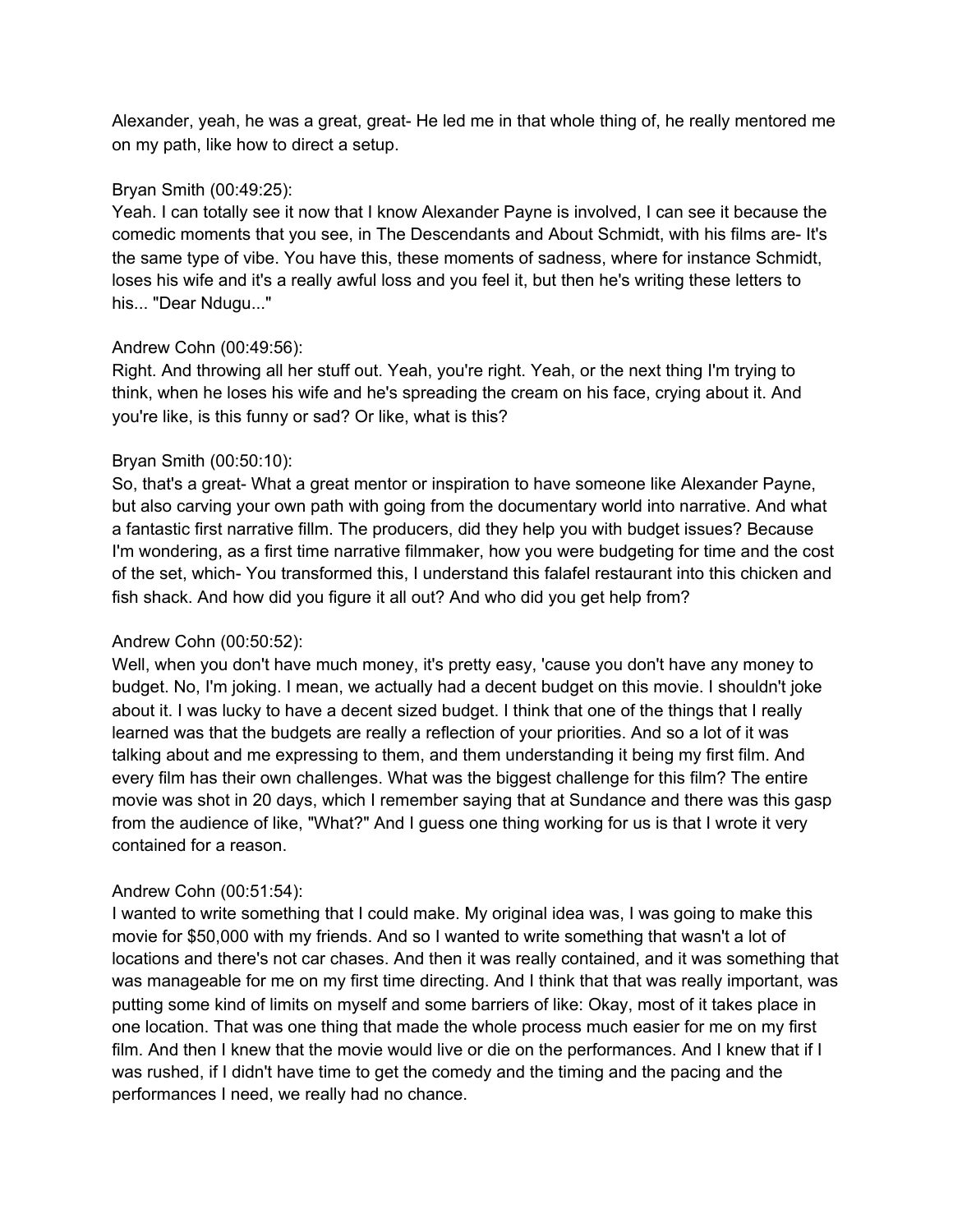### Andrew Cohn (00:52:48):

And I think that the thing I'm most proud of, of the film, is the performances by the actors. I feel so confident in being able- I love directing actors and I was so nervous to direct actors when I went into it, and realized I really love it. I know there's a lot of directors that kinda don't really love directing actors. And I talked to a director friend of mine, who will remain nameless, he was like, "I fucking hate actors. They're so annoying." I love actors. I really loved directing actors. And I know some directors, they love cameras and lenses and that's their thing. And that's- For me, I really love working with the performances. I wanted to make sure I had enough time with my actors. We never felt rushed. We never felt like: Oh, we can't do another take, 'cause we got to go, go, go. I think every- We came in under budget.

## Andrew Cohn (00:53:49):

We didn't- I think we went into overtime one day, but I think it was really about the producers understanding what the challenges were going to be for me as a first time filmmaker. And then really putting me in a position where I wasn't swimming upstream. But I think a lot of that, the foundation of that was in the writing, which was like the script fundamentally worked. So I wasn't, there weren't any moments where I was on set and you have that feeling where you're just, it's not working and it's just broken. And I felt like the writing was really airtight and I knew what I wanted to accomplish, I'd spent a lot of time on that script. And so, when I got time to shoot it, I was prepared. So yeah, it was a lot of different factors.

### Bryan Smith (00:54:43):

It's interesting that you wrote it with that in mind, to make it yourself, or at least if you weren't going to make it yourself, have it more likely to be considered because it's not a huge budget film. Because I was interviewing a screenwriter named Bob Sáenz, and he he's written a bunch of stuff, but his most recent film is out on Amazon. It's called Extracurricular Activities, and he's a working screenwriter. And he wrote a book called. That's Not the Way it Works, and that's what I was interviewing him about. But his main advice to new screenwriters is to limit the number of locations, limit the number of speaking characters. If you have a character in a scene, make sure they're not speaking unless it's absolutely necessary, because boom! Cha-ching! It adds to the cost of the budget. And now that I look back on your film it makes a lot of sense, it's all one location. Except for a few other scenes, I would imagine the car scene, which I won't give away, but there's a car scene that had to be fairly expensive in terms of stunt coordination, perhaps.

Andrew Cohn (00:55:51): It really wasn't.

Bryan Smith (00:55:52): It wasn't?

Andrew Cohn (00:55:52):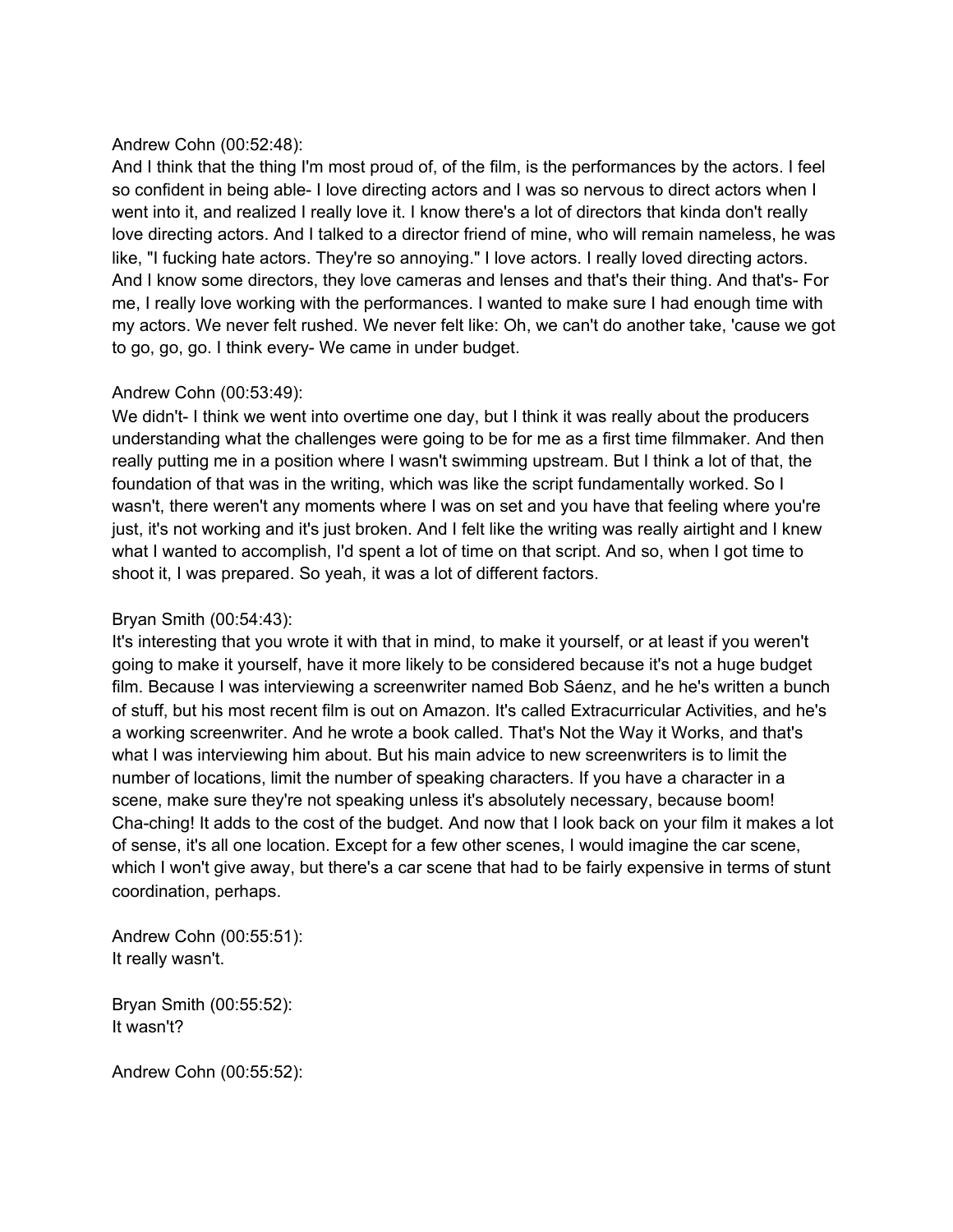No, no. It really wasn't. It was two guys with a rope and a door held on by some wood. Yeah. We won't give it away, but no, that was not- I mean, the- We had a day where we had to do trailer work in the car when they're driving around, which was a learning experience.

## Bryan Smith (00:56:15):

But I would imagine though, if you're directing this thing and you have all these experienced producers that, whatever problem solving needs to be done, you have the resources right there. Maybe not on set, but at least at your disposal.

# Andrew Cohn (00:56:30):

Yeah. Yeah, I mean, I think that yeah, I think that those guys- Right. That's exactly right. One of the things that we got really- A couple of things we got really lucky on, one: We shot in- Decided to shoot the film in Chicago, because of the tax incentives. And the time that we shot, it was sort of at the end of summer where we had this- All the crew members were done working on television for the year, and so we had an incredible crew. I mean, the stuff- Almost all my crews shot the new season of Fargo, and here they are shooting this tiny, rinky dink indie film, right?

Bryan Smith (00:57:07): Wow.

# Andrew Cohn (00:57:08):

And the best crew I could ever ask for. And I will try and shoot all my movies in Chicago, because one, if you will notice the day players, the actors in the movie are fantastic. Whether it's the woman that comes with the cheeseburger or the guy that plays his brother, or the guy that buys- Sells the car to them. I mean, it's a really great acting town. There's just a lot of great actors in that town that we had to choose from, which made it very, very easy. And the local casting director there was unbelievable. She was wonderful. But the crew was such an experienced crew and they were really rowing in the right direction. And I think a lot of it- Things come together in a way that- I don't know if we shoot that film in Nashville, or circumstances are different, but I think that the producers just made a lot of smart decisions. They've done it enough to know- Just the decision to shoot in Chicago.

# Andrew Cohn (00:58:19):

And I just think- Like I said, I don't even know if Richard does the movie from that shoot in Chicago. They just really have a good grip on things so things don't become a problem. There was very few times on set that we would be like: Oh God, this is totally fucked, and what are we going to do? We don't have anything to shoot today. It was a very enjoyable experience making the film, which is rare, I think. There are certainly days I was exhausted, and you're sitting in the rain and it's not totally working. But when I got back to LA and we started editing, there was a lot of good stuff to choose from. I mean...

### Bryan Smith (00:59:02):

So, once you have that final cut and you're satisfied with the final product what is- I mean, and you don't have distribution yet, obviously, because this is an independent film, independently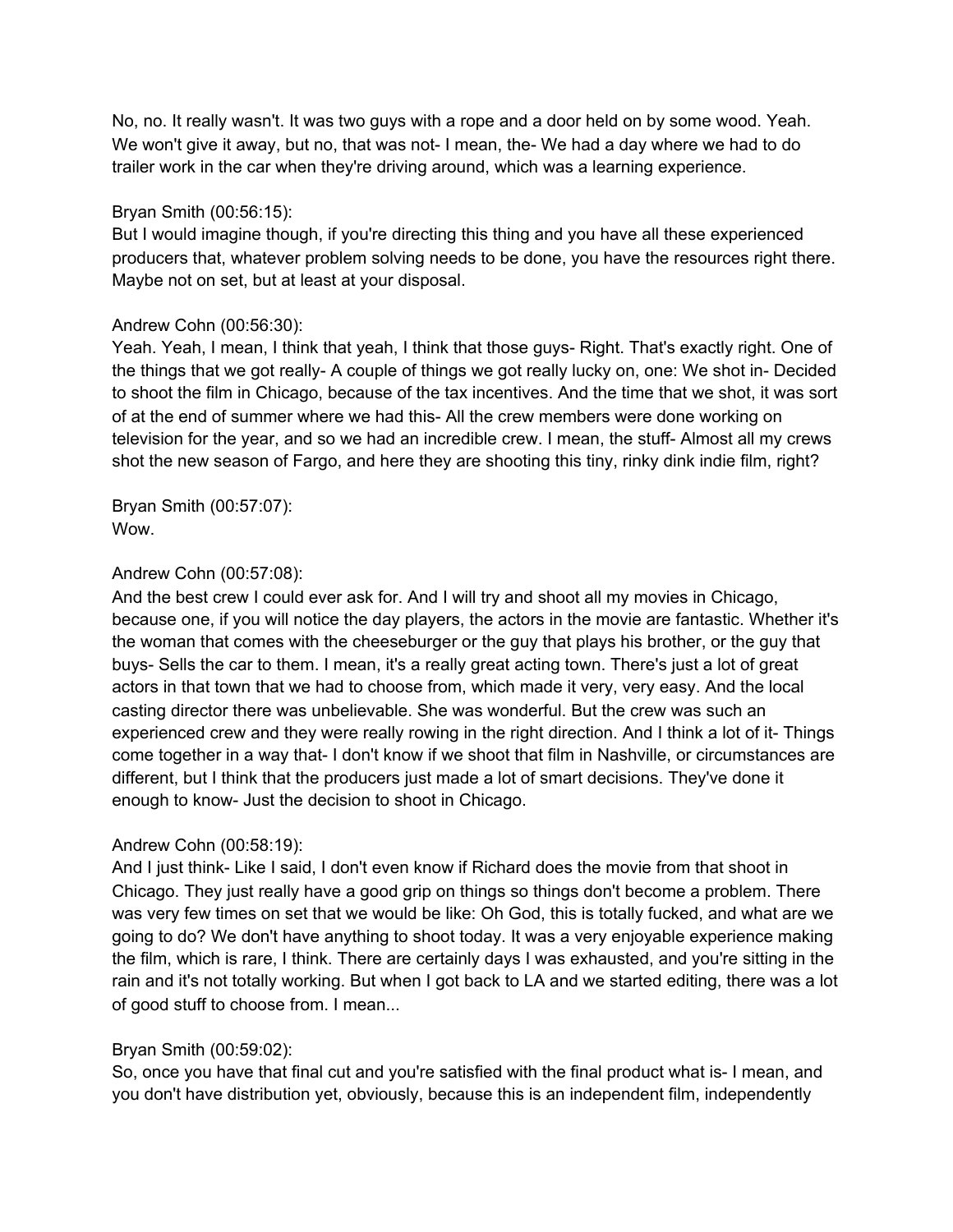financed it sounds like. But what is the process for determining what festivals to- Well, first of all, do you want to go with the festival route or not? Is that even an option for independent filmmakers, or do you have to go that route? And if you do, what festivals do you focus on and why?

## Andrew Cohn (00:59:35):

Well, you've got to go out to the festival to sell your movie. It's just the way it's done, just because- Just the way it works in terms of leveraging. And you're only showing it once, and it's competitive, and that's the way you drive up market prices. A lot of this has to do with the calendar and when you finish your film. If you finish at a certain time of year, you're looking at Toronto or Telluride ornsomething like that. And we finished, and it was- Sundance was right there. So, it was an easy choice. So yeah, I mean, I think that, yeah, you want to take it to a festival. But yeah, I think it would- The plan was always a submit to Sundance, and I'm grateful that they liked the movie and that's what we had it premiere.

## Bryan Smith (01:00:27):

So, you finished late summer, you finished your editing by end of September, maybe?

## Andrew Cohn (01:00:33):

Yeah, that's exactly right. September, maybe even into October. I think we got a late waiver. And at that point it's all temp music and it's not- Hasn't been color corrected or anything like that. But it's starting to take shape. And then it's the worst experience of, you send it and you're just waiting. You're just like: Does anybody love me? I don't know. Does anybody care? I don't care. It's not going to be a big deal if I don't get it.

Bryan Smith (01:01:02):

Maybe Alexander's validation is all you need.

### Andrew Cohn (01:01:05):

Yeah. And you know what, if this movie thing doesn't work out, then I can always go back and teach English, you know?

Bryan Smith (01:01:10): Yeah.

### Andrew Cohn (01:01:10):

Or I'll move back to Michigan and teach driver's training. But yeah. I mean, that's the thing, when you're... As a filmmaker, you just have these highs and these lows, you know what I mean? I think you have these moments- I'm working on the script now, or the characters in that world where one minute you've watched the movie and a rough copy. Like, "This is it, I'm so happy with it." And then you wake up the next day and you're hung over and you watch it and you're like, "This is so embarrassing. No one's going to like this movie. I can't believe I have the audacity to even write movies." That feeling never goes away. I remember I was talking to a friend of mine, Carol Bodie, who works in the industry. I was talking about that, she said, "I used